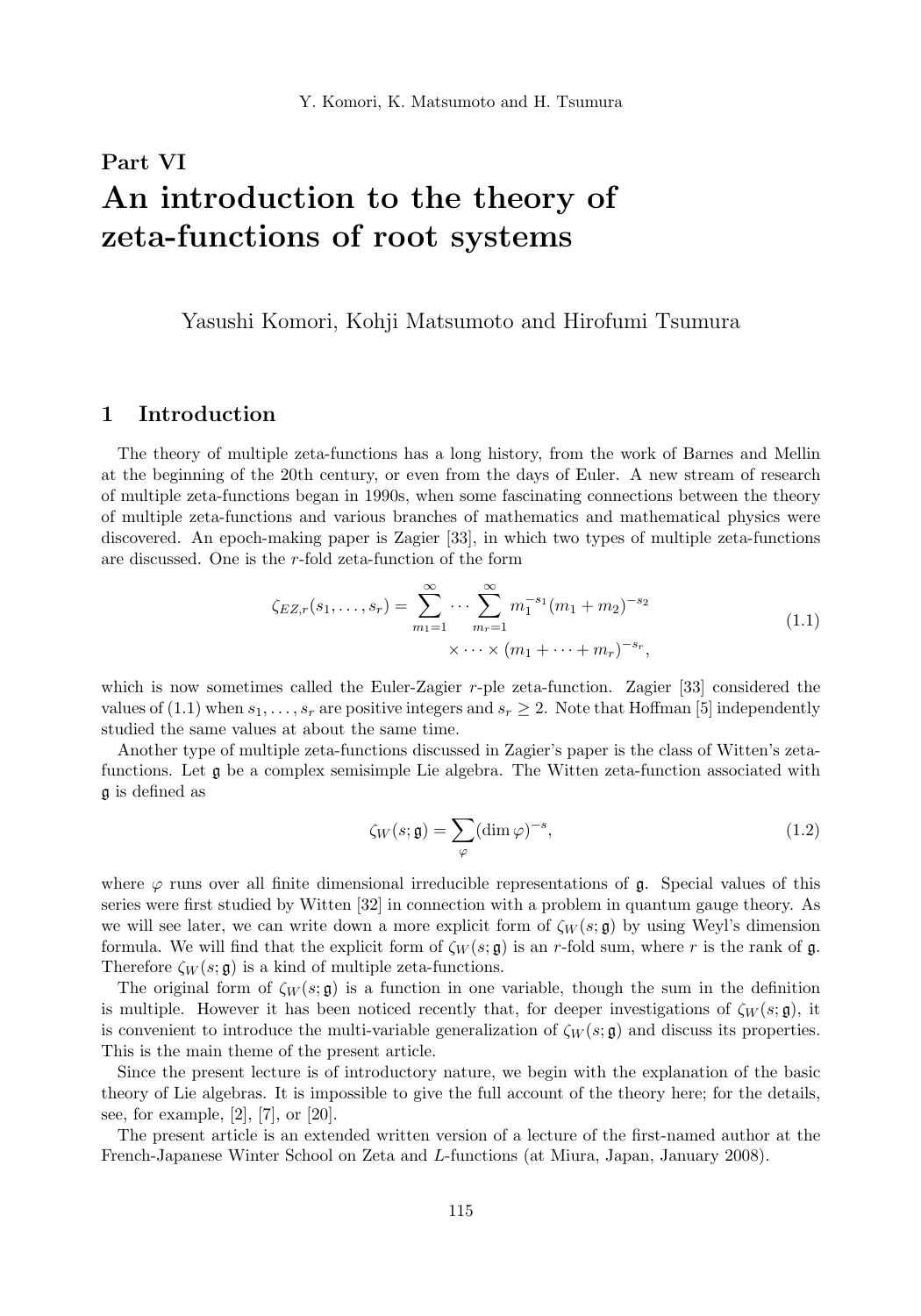In what follows, N, N<sub>0</sub>, Z, Q, R, and C denote the set of positive integers, non-negative integers, integers, rational numbers, real numbers, and complex numbers, respectively.

The authors express their sincere gratitude to the referee for many useful comments and suggestions.

# 2 Fundamentals of the theory of Lie algebras

In this article by Lie algebra we mean a finite dimensional vector space  $\mathfrak g$  over  $\mathbb C$ , with a bilinear map  $[ , ] : \mathfrak{g} \times \mathfrak{g} \to \mathfrak{g}$ , satisfying the skew-symmetry  $[X, X] = 0$  for any  $X \in \mathfrak{g}$  and the Jacobi identity

$$
[X,[Y,Z]] + [Y,[Z,X]] + [Z,[X,Y]] = 0
$$

for any  $X, Y, Z \in \mathfrak{g}$ . The skew-symmetry implies

$$
0 = [X + Y, X + Y] = [X, Y] + [Y, X],
$$

hence  $[X, Y] = -[Y, X]$ . In particular, we call g Abelian if  $[X, Y] = 0$  for any  $X, Y \in \mathfrak{g}$ .

A subspace a of g is called a Lie subalgebra if it is closed under the above bracket operation. The normalizer  $N(\mathfrak{a})$  of  $\mathfrak{a}$  is the set of all  $X \in \mathfrak{g}$  for which

$$
[X,\mathfrak{a}]=\{[X,Y]\mid Y\in\mathfrak{a}\}\subset\mathfrak{a}
$$

holds. If  $N(\mathfrak{a}) = \mathfrak{g}$ , we call  $\mathfrak{a}$  an ideal of  $\mathfrak{g}$ .

The derived Lie subalgebra  $\mathfrak{g}'$  of  $\mathfrak{g}$  is the ideal  $[\mathfrak{g}, \mathfrak{g}]$ , spanned by all  $[X, Y]$   $(X, Y \in \mathfrak{g})$ . Define the series

$$
\mathfrak{g}\supset\mathfrak{g}'\supset\mathfrak{g}''\supset\cdots\supset\mathfrak{g}^{(n)}\supset\cdots
$$

by  $\mathfrak{g}^{(n)} = (\mathfrak{g}^{(n-1)})'$ . If this series (the derived series) goes down to zero for some finite n, we call  $\mathfrak g$  solvable. We also define the lower central series, by replacing  $\mathfrak g^{(n)}$  in the derived series by  $\mathfrak{g}^n = [\mathfrak{g}, \mathfrak{g}^{n-1}]$ , and call  $\mathfrak{g}$  nilpotent if the lower central series goes down to zero.

A Cartan subalgebra of a Lie algebra  $\mathfrak g$  is a nilpotent Lie subalgebra  $\mathfrak h$  of  $\mathfrak g$ , with the property  $N(\mathfrak{h}) = \mathfrak{h}$ . (It follows that  $\mathfrak{h}$  is maximal nilpotent.) This is not uniquely determined, but its dimension does not depend on the choice of h. We call this dimension the rank of g.

A representation of a Lie algebra g on a complex vector space U is a homomorphism  $\varphi$  of g into the general linear algebra  $GL(U)$ . We denote by dim  $\varphi$  the dimension of the representation space U. The most fundamental representation is the adjoint representation ad :  $\mathfrak{g} \to GL(\mathfrak{g})$  defined by  $(\text{ad}X)Y = [X, Y]$  for any  $X, Y \in \mathfrak{g}$ . By using the adjoint representation we define the symmetric bilinear form

$$
\langle X, Y \rangle = \kappa(X, Y) = \text{Tr}(\text{ad}X \circ \text{ad}Y),
$$

which is called the Killing form.

It is known that any  $\mathfrak g$  contains the unique maximal solvable ideal  $\mathfrak r$ , the radical of  $\mathfrak g$ . We call a Lie algebra  $g \neq \{0\}$  semisimple if its radical is zero. Since an Abelian ideal is solvable, semisimplicity implies that g has no non-zero Abelian ideal. If a non-Abelian Lie algebra g has no non-trivial ideals, g is called simple. A simple Lie algebra is semisimple. It is known that any semisimple Lie algebra can be written as a direct sum of simple Lie algebras. It is also known that g is semisimple if and only if the Killing form is non-degenerate.

From now on we assume that  $\mathfrak g$  is semisimple. Then any Cartan subalgebra is Abelian, and hence is maximal Abelian. We fix one Cartan subalgebra h of  $\mathfrak{g}$ , and write  $r = \text{rank } \mathfrak{g} = \dim \mathfrak{h}$ . Let  $\alpha$  be a non-zero element of the dual space  $\mathfrak{h}^*$  of  $\mathfrak{h}$ . We call  $\alpha$  a root of  $\mathfrak{g}$  (with respect to  $\mathfrak{h}$ )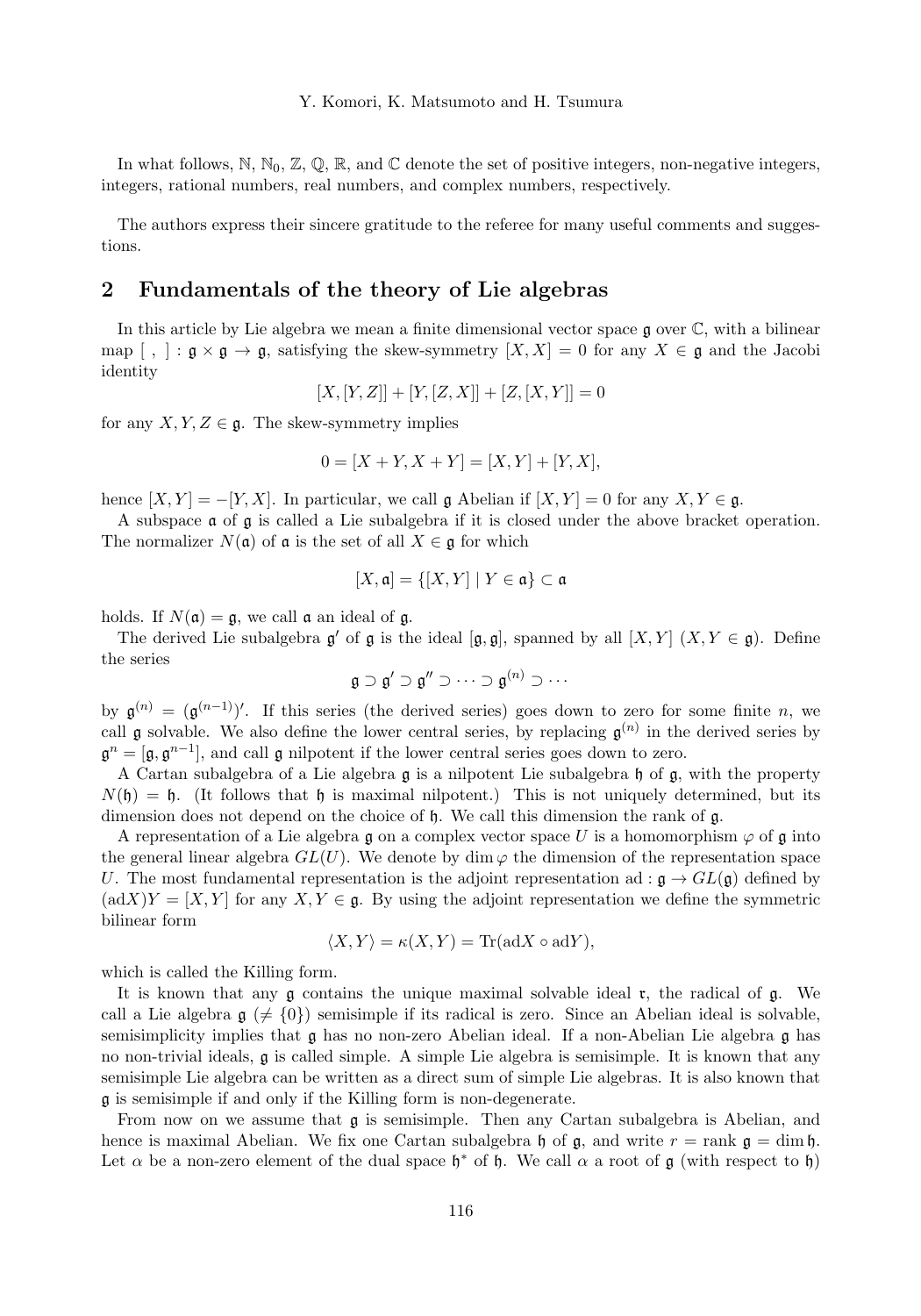if there exists a non-zero  $X \in \mathfrak{g}$  such that  $\text{ad}(H)X = \alpha(H)X$  for any  $H \in \mathfrak{h}$ . Denote the set of all such X by  $\mathfrak{g}_{\alpha}$ . There are only finitely many roots, and they span  $\mathfrak{h}^*$ . We denote the set of all roots by  $\Delta = \Delta(\mathfrak{g})$ . The decomposition

$$
\mathfrak{g} = \mathfrak{h} \oplus \bigoplus_{\alpha \in \Delta} \mathfrak{g}_{\alpha} \tag{2.1}
$$

holds. Note that  $\dim \mathfrak{g}_{\alpha} = 1$  for any  $\alpha \in \Delta$ .

Let  $\alpha \in \Delta$ . Then there exists a unique element  $\alpha' \in \mathfrak{h}$  satisfying  $\langle \alpha', H \rangle = \alpha(H)$  for any  $H \in \mathfrak{h}$ . By this correspondence  $\alpha \leftrightarrow \alpha'$  we can identify  $\mathfrak{h}^*$  with  $\mathfrak{h}$ , and transfer the Killing form to  $\mathfrak{h}^*$  by putting  $\langle \alpha, \alpha \rangle = \langle \alpha', \alpha' \rangle$ . Let  $\mathfrak{h}_0$  be the real subspace of  $\mathfrak{h}$  formed by all real linear combinations of  $\alpha'$ , for  $\alpha \in \Delta$ . Then  $\mathfrak{h}_0$  and its dual space  $\mathfrak{h}_0^*$  can be identified by the above way.

Since  $\alpha'$  is clearly non-zero, we can define

$$
\alpha^{\vee} = \frac{2}{\langle \alpha', \alpha' \rangle} \alpha',\tag{2.2}
$$

which we call the coroot associated with  $\alpha$ . Clearly  $\alpha(\alpha^{\vee}) = 2$ . More generally, the values

$$
a(\beta, \alpha) = \beta(\alpha^{\vee}) = \frac{2\langle \beta, \alpha \rangle}{\langle \alpha, \alpha \rangle}
$$
 (2.3)

for any  $\alpha, \beta \in \Delta$  are integers, which we call the Cartan integers of g. It can be shown that  $\beta - a(\beta, \alpha)\alpha$  is again a root. Another important property is that if both  $\alpha$  and  $c\alpha$  ( $c \in \mathbb{C}$ ) are roots, then  $c = \pm 1$ .

For any  $\alpha, \beta \in \Delta$ , there exist  $p, q \in \mathbb{N}_0$ , such that  $\beta + t\alpha \in \Delta$  if and only if  $-q \leq t \leq p$ . The sequence  $\beta - q\alpha, \ldots, \beta + p\alpha$  is called the  $\alpha$ -string through  $\beta$ . It is known that

$$
a(\beta, \alpha) = q - p. \tag{2.4}
$$

Now we define the notion of (abstract) reduced root systems. Let  $V$  be an r-dimensional real vector space with an inner product  $\langle , \rangle$ . For any  $\alpha \in V \setminus \{0\}$ , define  $\sigma_\alpha : V \to V$  by  $\sigma_\alpha(\beta) =$  $\beta - a(\beta, \alpha)\alpha$ . A finite non-empty subset R of V, not containing 0, is called a reduced root system if it spans V and satisfies

(i) for  $\alpha, \beta \in R$ ,  $a(\beta, \alpha) = 2\langle \beta, \alpha \rangle / \langle \alpha, \alpha \rangle \in \mathbb{Z}$ ,

(ii) for  $\alpha, \beta \in R$ , the vector  $\sigma_{\alpha}(\beta)$  is also in R,

(iii) if both  $\alpha$  and  $c\alpha$  ( $c \in \mathbb{R}$ ) are in R, then  $c = \pm 1$ .

We call r the rank of the root system R. Obviously  $\Delta$  is a reduced root system with the vector space  $V = \mathfrak{h}_0^*$ .

For  $\alpha \in V \setminus \{0\}$ , let  $P_{\alpha} = \{\beta \in V \mid \langle \beta, \alpha \rangle = 0\}$ . This is the hyperplane orthogonal to  $\alpha$ . Since R is a finite set, it is obvious that  $V \setminus \bigcup_{\alpha \in R} P_{\alpha}$  is non-empty. The elements of this set are called regular. If  $\gamma \in V$  is regular, then  $R = R_+(\gamma) \cup (-R_+(\gamma))$ , where

$$
R_+(\gamma) = \{ \alpha \in R \mid \langle \gamma, \alpha \rangle > 0 \}.
$$

We call  $\alpha \in R_+(\gamma)$  decomposable if  $\alpha = \beta_1 + \beta_2$  for some  $\beta_1, \beta_2 \in R_+(\gamma)$ , and indecomposable otherwise. Denote by  $\Psi = \Psi_{\gamma}$  the set of all indecomposable elements of  $R_{+}(\gamma)$ . Then it is known that  $\Psi$  is a basis of V, and each root  $\beta$  can be written as  $\beta = \sum_{\alpha \in \Psi} k_{\alpha} \alpha$  with integral coefficients  $k_{\alpha}$ , all non-negative or all non-positive. We call  $\beta$  positive (resp. negative) if all  $k_{\alpha} \geq 0$  (resp.  $\leq$  0). The elements of  $\Psi$  are called simple or fundamental, and  $|\Psi| = r$ . We call  $\Psi$  a base, or a fundamental system, of R. When  $R = \Delta = \Delta(\mathfrak{g})$ , we write  $\Psi = \Psi(\Delta) = \Psi(\mathfrak{g})$ .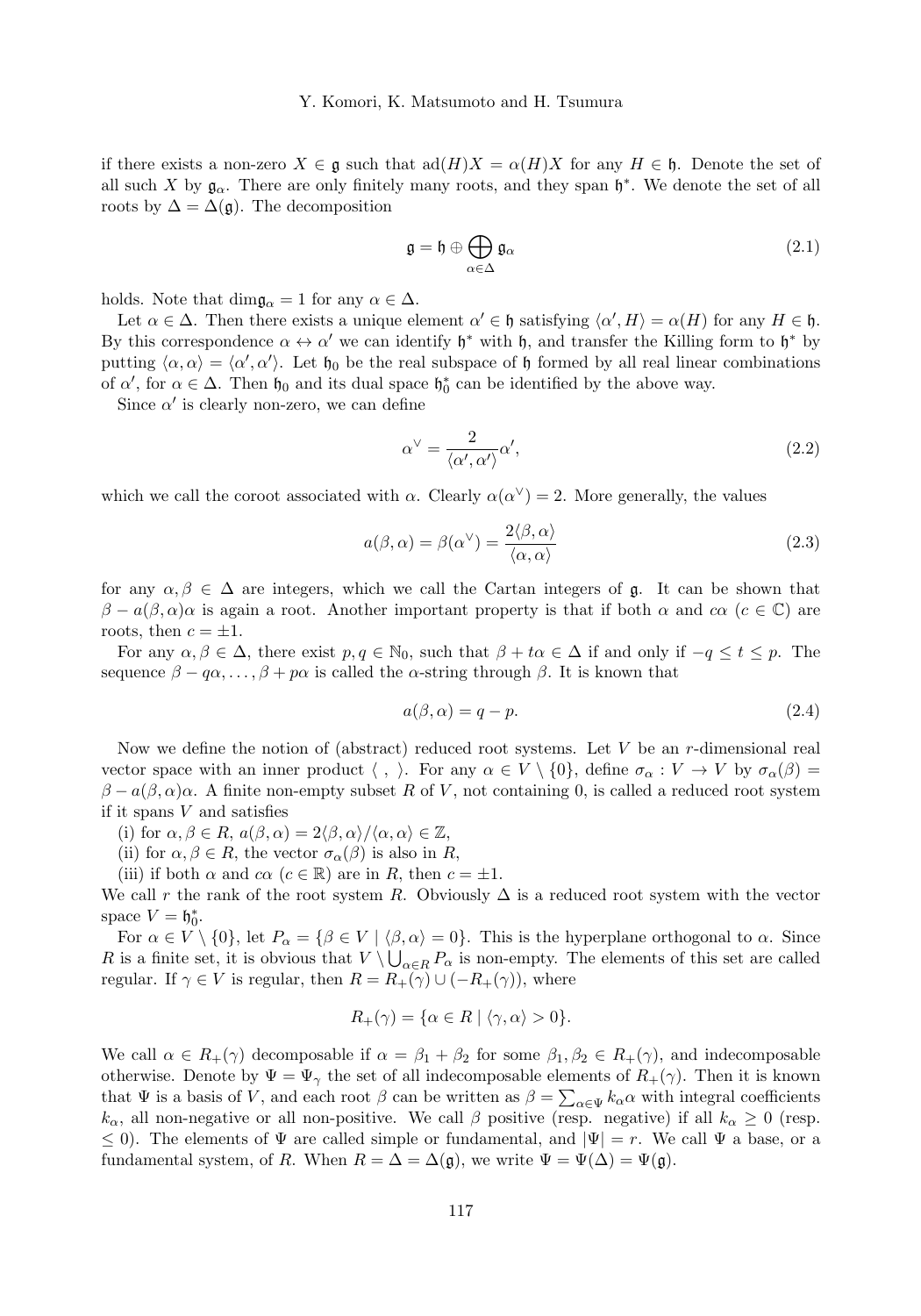Two root systems  $R_1$  and  $R_2$  (with the underlying vector spaces  $V_1$  and  $V_2$ , respectively) are equivalent when there is a similarity (constant multiple of an isometry)  $V_1 \rightarrow V_2$  which sends  $R_1$ onto  $R_2$ . A very important fact is that there is a bijection between the set of equivalence classes of reduced root systems and the set of isomorphism classes of semisimple Lie algebras. Therefore, hereafter, we assume that the root system  $R$  is corresponding to a semisimple Lie algebra  $\mathfrak{g}$ , the inner product is given by the Killing form, and write  $R = \Delta = \Delta(\mathfrak{g})$ . We also write  $\Delta_{+} = R_{+}(\gamma)$ ,  $\Delta_-=-(R_+(\gamma))$ . Therefore  $\Delta=\Delta_+\cup\Delta_-\$ . Note that  $\Psi$ ,  $\Delta_+$  and  $\Delta_-\$  depend on the choice of  $\gamma$ .

Let  $\gamma'$  be the element of  $\mathfrak{h}_0$  corresponding to  $\gamma \in \mathfrak{h}_0^*$ . Then  $\alpha \in \Delta_+$  if and only if  $\alpha(\gamma') > 0$ . This suggests the definition of the following partial order in  $\mathfrak{h}_0^*$ ; for  $\lambda, \mu \in \mathfrak{h}_0^*$ , we define  $\lambda > \mu$  (resp.  $\lambda \ge \mu$ ) if  $\lambda(\gamma') > \mu(\gamma')$  (resp.  $\lambda(\gamma') \ge \mu(\gamma')$ ). The definition of this order also depends on  $\gamma$ .

The mapping  $\sigma_{\alpha}$  is the reflection with respect to  $P_{\alpha}$ . All  $\sigma_{\alpha}$ ,  $\alpha \in \Delta$ , generates a group  $W =$  $W(\Delta)$  of isometries of V, which is called the Weyl group of  $\Delta$ . This group is generated by all the elements of  $\Psi$ . If  $\Psi'$  is another fundamental system of  $\Delta$ , then there exists an element  $w \in W$  for which  $\Psi' = w(\Psi)$  holds.

## 3 Examples of simple Lie algebras

A root system  $\Delta$  is called irreducible if it cannot be written as the union of two proper subsets, each root in one of them is orthogonal to each root in the other. Irreducible root systems have been completely classified by the Cartan-Killing theory. The result can be written as the list of all irreducible root systems, that is,  $A_r$   $(r \ge 1)$ ,  $B_r$   $(r \ge 2)$ ,  $C_r$   $(r \ge 3)$ ,  $D_r$   $(r \ge 4)$ , and the five exceptional systems  $E_6$ ,  $E_7$ ,  $E_8$ ,  $F_4$ , and  $G_2$ . This list exactly corresponds to the list of possible simple Lie algebras. Hereafter, when g corresponds to the root system of type  $X_r$  (X =  $A, B, C, D, E, F$  or G), we sometimes write  $\Delta(\mathfrak{g}) = \Delta(X_r)$ ,  $\Psi(\mathfrak{g}) = \Psi(X_r)$ ,  $\zeta_r(\mathbf{s}; \mathfrak{g}) = \zeta_r(\mathbf{s}; X_r)$ , etc. (The subscript r indicates the rank of  $\mathfrak g$  as in the preceding section.)

The root system of type  $A_r$  corresponds to the Lie algebra

$$
\mathfrak{sl}(r+1) = \{ X \in \mathcal{M}_{r+1}(\mathbb{C}) \mid \text{Tr} X = 0 \},
$$

where  $\mathcal{M}_m(\mathbb{C})$  denotes the set of all  $m \times m$  matrices with complex entries. The bracket operation is given by  $[X, Y] = X \cdot Y - Y \cdot X$ , where the "dot" on the right-hand side is the usual matrix multiplication. By  $diag(a_1, \ldots, a_{r+1})$  we mean the  $(r+1) \times (r+1)$  matrix whose diagonal entries are  $a_1, \ldots, a_{r+1}$  and all other entries are 0. When  $\mathfrak{g} = \mathfrak{g}(A_r) = \mathfrak{sl}(r+1)$ , the set h of all  $diag(a_1, \ldots, a_{r+1})$  with  $a_1 + \cdots + a_{r+1} = 0$  is a Cartan subalgebra of  $\mathfrak{g}$ . Then

$$
\Delta = \Delta(A_r) = \{ \varepsilon_i - \varepsilon_j \mid 1 \le i, j \le r+1, i \ne j \},\
$$

where  $\varepsilon_i$  is defined by  $\varepsilon_i(\text{diag}(a_1,\ldots,a_{r+1}))=a_i.$ 

Choose  $\gamma' = \text{diag}(a_1, ..., a_{r+1})$  with  $a_1 > a_2 > ... > a_r > 0$  and  $a_{r+1} = -(a_1 + ... + a_r)$ . Then  $\varepsilon_i - \varepsilon_j > 0$  implies  $a_i - a_j > 0$ , which further implies  $i < j$ . Therefore

$$
\Delta_+(A_r) = \{ \varepsilon_i - \varepsilon_j \mid 1 \le i, j \le r+1, i < j \}.
$$

The fundamental system is  $\Psi(A_r) = \{ \alpha_i \mid 1 \le i \le r \}$ , where  $\alpha_i = \varepsilon_i - \varepsilon_{i+1}$ . It can be shown that the Killing form on  $\mathfrak{sl}(r+1)$  is  $\langle X, Y \rangle = 2(r+1)\text{Tr}(X \cdot Y)$ . Therefore  $\alpha'_i = (2(r+1))^{-1}(e_i - e_{i+1})$ , where  $e_i$  is the matrix whose  $(i, i)$ -entry is 1 and all other entries are 0. Hence the coroot corresponding to  $\alpha_i$  is  $\alpha_i^{\vee} = e_i - e_{i+1}$ . All positive roots and coroots can be written as

$$
\varepsilon_i - \varepsilon_j = \sum_{i \le k < j} \alpha_k \tag{3.1}
$$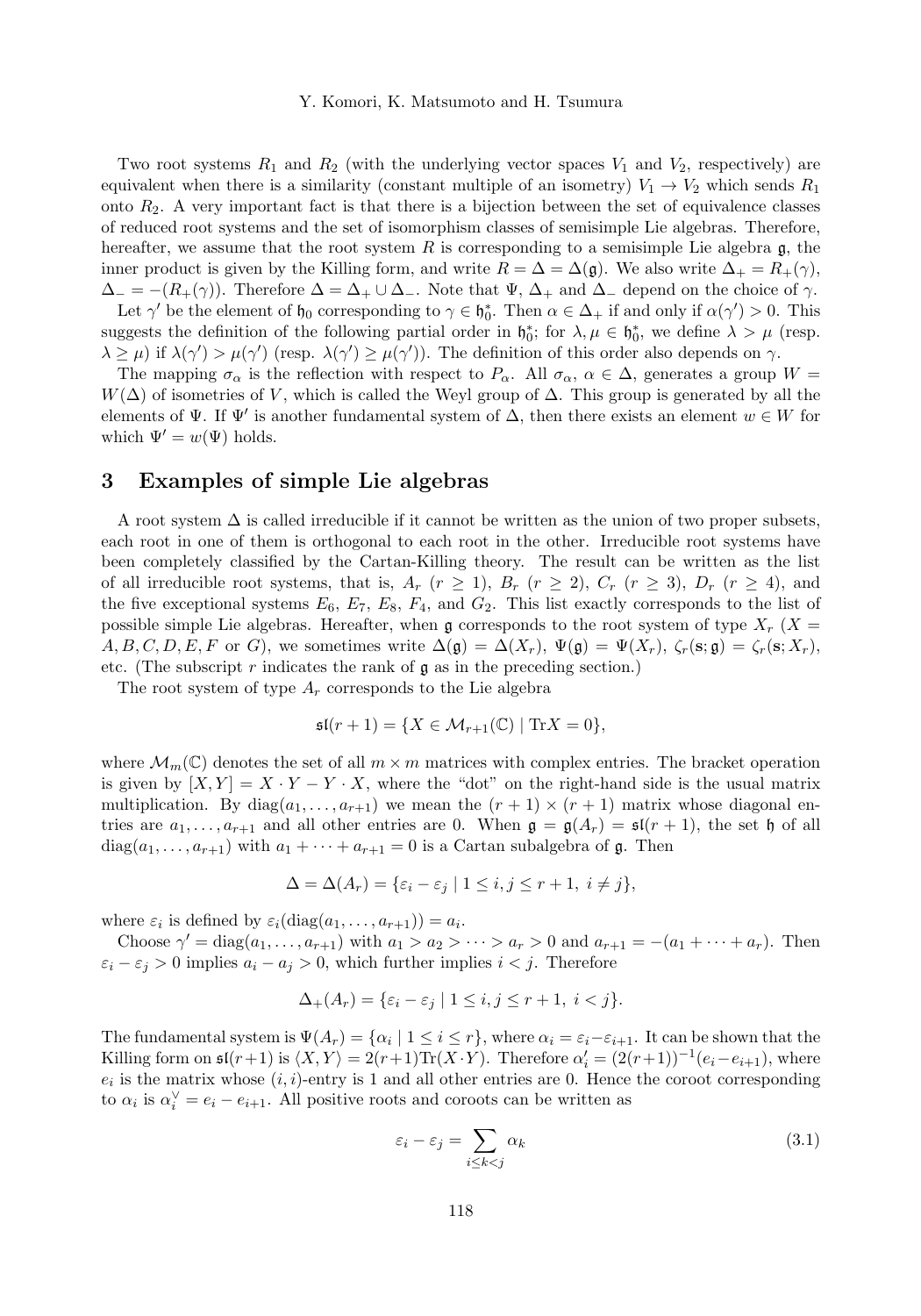and

$$
e_i - e_j = \sum_{i \le k < j} \alpha_k^\vee,\tag{3.2}
$$

respectively.

Such explicit descriptions of positive roots can be done for other types of simple Lie algebras. Here we only mention the case of  $B_r$  type, which corresponds to the algebra

$$
\mathfrak{o}(2r+1) = \{ X \in \mathcal{M}_{2r+1}(\mathbb{C}) \mid {}^t X + X = 0 \}.
$$

A Cartan subalgebra h of  $\mathfrak{o}(2r+1)$  is the set of all matrices of the form

|  | $\theta$ | $\boldsymbol{a}_1$ |                |       |
|--|----------|--------------------|----------------|-------|
|  | $-a_1\,$ | $\theta$           |                |       |
|  |          |                    |                |       |
|  |          |                    | $\overline{0}$ | $a_r$ |
|  |          |                    | $-a_r$         |       |

(where all elements in the empty blocks are  $0$ ), but we may identify this  $\mathfrak h$  with

$$
\{\mathrm{diag}(a_1,\ldots,a_r) \mid a_1,\ldots,a_r \in \mathbb{C}\} \subset \mathbb{C}^r.
$$

Positive roots are  $\varepsilon_i$   $(1 \leq i \leq r)$  and  $\varepsilon_i \pm \varepsilon_j$   $(1 \leq i \leq j \leq r)$ . The fundamental system  $\Psi(B_r)$ consists of  $\alpha_i = \varepsilon_i - \varepsilon_{i+1}$   $(1 \le i \le r-1)$  and  $\alpha_r = \varepsilon_r$ . The corresponding coroots are  $\alpha_i^{\vee} = e_i - e_{i+1}$  $(1 \leq i \leq r-1)$  and  $\alpha_r^{\vee} = 2e_r$ . The list of positive coroots is

$$
2e_i = 2 \sum_{i \le k < r} \alpha_k^{\vee} + \alpha_r^{\vee} \qquad (1 \le i \le r),
$$
\n
$$
e_i - e_j = \sum_{i \le k < j} \alpha_k^{\vee} \qquad (1 \le i < j \le r),
$$

and

$$
e_i + e_j = \sum_{i \le k < j} \alpha_k^{\vee} + 2 \sum_{j \le k < r} \alpha_k^{\vee} + \alpha_r^{\vee} \qquad (1 \le i < j \le r).
$$

## 4 Weyl's dimension formula

Now we return to the general situation. Let  $\varphi : \mathfrak{g} \to GL(U)$  be a representation, where U is a finite dimensional complex vector space. We call  $u \in U$  a weight vector if it is a joint eigenvector of all the operators  $\varphi(H), H \in \mathfrak{h}$ . Hence  $\varphi(H)u = \lambda(H)u$ , where  $\lambda(H) \in \mathbb{C}$ . Then  $\lambda : H \mapsto \lambda(H)$ is an element of  $\mathfrak{h}^*$ . We call  $\lambda$  the weight of u.

For each  $\lambda \in \mathfrak{h}^*$ , let  $U_{\lambda}$  be the subspace of U consisting of 0 and all weight vectors u with weight λ. When  $U_\lambda$  is non-zero, we call  $\lambda$  a weight of  $\varphi$ . There is only a finite number of weights. A weight  $\lambda$  is called dominant if  $\lambda(\alpha^{\vee}) \ge 0$  for all  $\alpha \in \Psi$ . If the strict inequality holds for all  $\alpha \in \Psi$ , then we call strongly dominant.

Write  $\Psi = {\alpha_1, ..., \alpha_r}$ , and define  $\lambda_i \in \mathfrak{h}^*$  by  $\lambda_i(\alpha_j^{\vee}) = \delta_{ij}$  (Kronecker's delta). Then clearly  $\lambda_i$  (1  $\leq i \leq r$ ) are dominant. We call them fundamental weights, and write  $\Lambda = {\lambda_1, \ldots, \lambda_r}$ .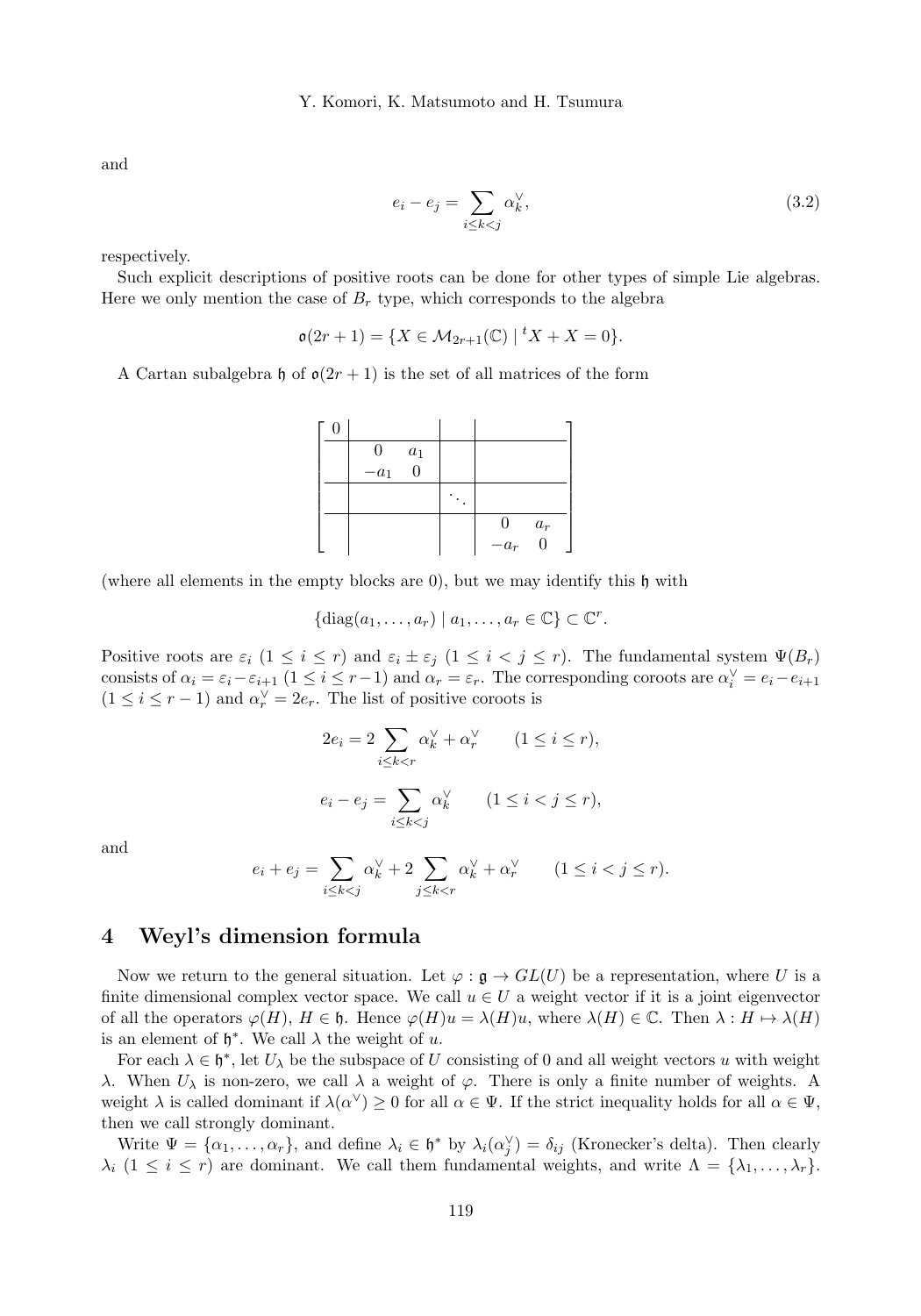The weight  $\rho = \lambda_1 + \cdots + \lambda_r$  is called the lowest strongly dominant form. It is known that any dominant weight  $\lambda$  can be written as

$$
\lambda = n_1 \lambda_1 + \dots + n_r \lambda_r \qquad (n_1, \dots, n_r \in \mathbb{N}_0). \tag{4.1}
$$

A representation  $(\varphi, U)$  is irreducible if there is no non-trivial invariant subspace of U. A principal result is that there is a bijection between the set of (equivalence classes of) irreducible representations and the set of dominant weights. Let  $\varphi$  a finite dimensional irreducible representation of  $\mathfrak{g}$ , and  $\lambda$  the corresponding dominant weight. Then Weyl's dimension formula asserts

$$
\dim \varphi = \prod_{\alpha \in \Delta_+} \frac{\langle \alpha^{\vee}, \lambda + \rho \rangle}{\langle \alpha^{\vee}, \rho \rangle} \n= \prod_{\alpha \in \Delta_+} \frac{\langle \alpha^{\vee}, (n_1 + 1)\lambda_1 + \dots + (n_r + 1)\lambda_r \rangle}{\langle \alpha^{\vee}, \lambda_1 + \dots + \lambda_r \rangle}.
$$
\n(4.2)

(Here we use the notation  $\langle \alpha^{\vee}, \rho \rangle = \rho(\alpha)$ .) At a first glance it seems that the right-hand side depends on the choice of h and  $\gamma$ . It is possible, however, to show directly that the right-hand side is independent of those choices, by using the fact that any two Cartan subalgebras are conjugate, and the aforementioned transitivity of the Weyl group on the set of fundamental systems.

Since each  $\varphi$  corresponds to each  $(n_1, \ldots, n_r) \in \mathbb{N}_0^r$ , substituting (4.2) into (1.2), we now obtain the following explicit form of Witten zeta-functions:

$$
\zeta_W(s; \mathfrak{g}) = K(\mathfrak{g})^s \sum_{m_1=1}^{\infty} \cdots \sum_{m_r=1}^{\infty} \prod_{\alpha \in \Delta_+} \langle \alpha^{\vee}, m_1 \lambda_1 + \cdots + m_r \lambda_r \rangle^{-s}, \tag{4.3}
$$

where

$$
K(\mathfrak{g}) = \prod_{\alpha \in \Delta_+} \langle \alpha^{\vee}, \lambda_1 + \dots + \lambda_r \rangle.
$$
 (4.4)

To investigate the analytic behaviour of the multiple sum part of (4.3), it is convenient to introduce the following multi-variable version. Let  $\mathbf{s} = (s_{\alpha})_{\alpha \in \Delta_+} \in \mathbb{C}^n$ , where  $n = |\Delta_+|$ . Let

$$
\zeta_r(\mathbf{s}; \mathfrak{g}) = \sum_{m_1=1}^{\infty} \cdots \sum_{m_r=1}^{\infty} \prod_{\alpha \in \Delta_+} \langle \alpha^{\vee}, m_1 \lambda_1 + \cdots + m_r \lambda_r \rangle^{-s_{\alpha}}.
$$
\n(4.5)

Then

$$
\zeta_W(s; \mathfrak{g}) = K(\mathfrak{g})^s \zeta_r((s, \dots, s); \mathfrak{g}). \tag{4.6}
$$

If  $\mathfrak g$  is a direct sum of two Lie algebras  $\mathfrak g_1$  and  $\mathfrak g_2$ , then

$$
\zeta_W(s; \mathfrak{g}) = \zeta_W(s; \mathfrak{g}_1)\zeta_W(s; \mathfrak{g}_2). \tag{4.7}
$$

This follows easily from the fact that any irreducible representation  $\varphi$  of  $\mathfrak g$  is equivalent to the tensor product of two irreducible representations  $\varphi_1$  of  $\mathfrak{g}_1$  and  $\varphi_2$  of  $\mathfrak{g}_2$ , and conversely, if  $\varphi_i$  is an irreducible representation of  $\mathfrak{g}_i$   $(i = 1, 2)$  then  $\varphi_1 \otimes \varphi_2$  is an irreducible representation of  $\mathfrak{g}_1 \oplus \mathfrak{g}_2$ . Therefore it is sufficient to study Witten zeta-functions only in the case when  $\mathfrak g$  is simple. And when g is simple, by using the data of the classification theory, we can give a more explicit form of  $\zeta_W(s; \mathfrak{g})$  and  $\zeta_r(s; \mathfrak{g})$ . We will discuss some low-rank cases in the next section.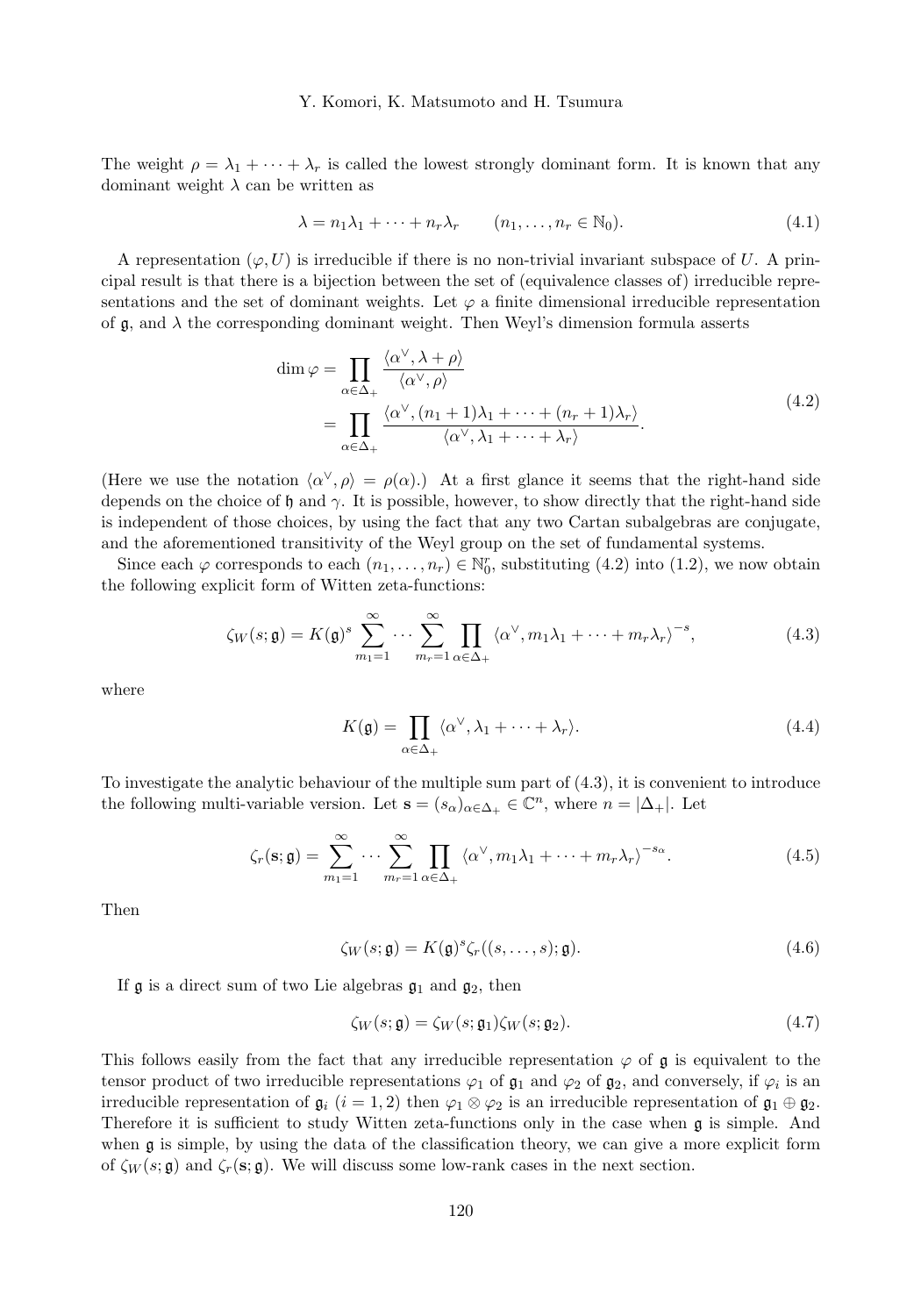# 5 The cases  $A_1$ ,  $A_2$  and  $B_2$

Let **g** be of  $A_r$  type, that is,  $\mathfrak{g} = \mathfrak{sl}(r+1)$ . Since any positive coroot  $\alpha^{\vee}$  of  $\mathfrak{sl}(r+1)$  can be written as  $(3.2)$ , we have

$$
\langle \alpha^{\vee}, m_1 \lambda_1 + \dots + m_r \lambda_r \rangle
$$
  
= 
$$
\sum_{i \le k < j} \langle \alpha_k^{\vee}, m_1 \lambda_1 + \dots + m_r \lambda_r \rangle = m_i + \dots + m_{j-1}.
$$
 (5.1)

Therefore

$$
\zeta_r(\mathbf{s}; A_r) = \sum_{m_1=1}^{\infty} \cdots \sum_{m_r=1}^{\infty} \prod_{1 \le i < j \le r+1} (m_i + \cdots + m_{j-1})^{-s_{ij}} \tag{5.2}
$$

where  $s_{ij}$  corresponds to the coroot  $e_i - e_j$ .

**Remark 5.1.** If we put  $s_{ij} = 0$  for all  $(i, j)$  with  $i \geq 2$ , then (5.2) is reduced to (1.1). Therefore  $\zeta_r(\mathbf{s}; \mathfrak{g})$  is not only a multi-variable version of Witten zeta-functions, but also a generalization of Euler-Zagier sums.

When  $r = 1$ , it is clear from (5.2) that  $\zeta_1(s; A_1)$  is nothing but the Riemann zeta-function  $\zeta(s)$ . The case  $r = 2$  is also a classical object. In this case we find that

$$
\zeta_2(s_1, s_2, s_3; A_2) = \sum_{m_1=1}^{\infty} \sum_{m_2=1}^{\infty} m_1^{-s_1} m_2^{-s_2} (m_1 + m_2)^{-s_3}
$$
\n(5.3)

 $(s = (s_1, s_2, s_3)$ , here we use a suffix system different from that used in  $(5.2)$ , which is sometimes called the Mordell-Tornheim (or simply Tornheim) double zeta-function and denoted by  $\zeta_{MT,2}(s_1, s_2, s_3)$ . It is Tornheim [24] who first introduced the double series (5.3) and studied its values when  $s_1, s_2, s_3$  are positive integers. He proved various evaluation formulas, which express special values of (5.3) in terms of Bernoulli numbers. Mordell [19] considered the case when  $s_1 = s_2 = s_3 = k \in \mathbb{N}$ , and proved that if k is even then

$$
\zeta_2(k, k, k; A_2) = C(k, k, k; A_2) \pi^{3k}, \qquad C(k, k, k; A_2) \in \mathbb{Q}.
$$
\n(5.4)

In particular, when  $k = 2$ , Mordell obtained

$$
\zeta_2(2,2,2;A_2) = \frac{1}{2835}\pi^6.
$$
\n(5.5)

The explicit value of  $C(k, k, k; A_2)$  for even  $k \geq 4$  was obtained by Subbarao and Sitaramachandrarao [21], and by Zagier [33]. An evaluation formula for the value  $\zeta_2(k, k, k; A_2)$  when k is odd was obtained by Huard, Williams and Zhang [6].

Subbarao and Sitaramachandrarao [21] discovered a kind of reciprocity relation. They proved that if  $k_1, k_2, k_3$  are positive even integers, then

$$
\zeta_2(k_1,k_2,k_3;A_2) + \zeta_2(k_2,k_3,k_1;A_2) + \zeta_2(k_3,k_1,k_2;A_2)
$$

can be expressed in terms of Bernoulli numbers. The third-named author [25] proved the following more general result.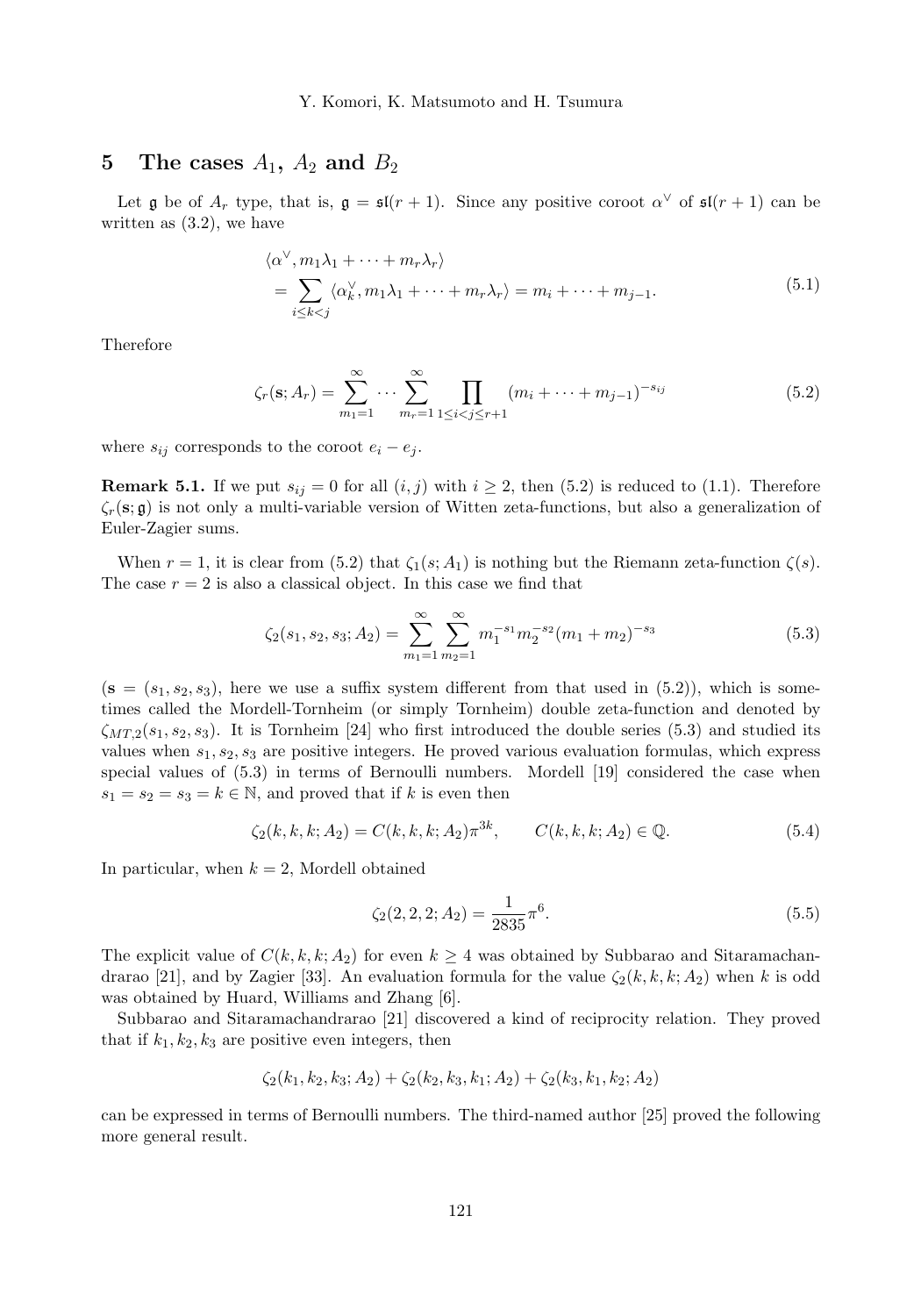**Theorem 5.2** ([25]). Let  $k_1, k_2, k_3 \in \mathbb{N}_0$  satisfying  $k_1 + k_2 \geq 2$  and  $k_3 \geq 2$ . Then

$$
\zeta_2(k_1,k_2,k_3;A_2)+(-1)^{k_2}\zeta_2(k_2,k_3,k_1;A_2)+(-1)^{k_2+k_3}\zeta_2(k_3,k_1,k_2;A_2)
$$

is a polynomial in  $\zeta(j)$ ,  $2 \leq j \leq k_1 + k_2 + k_3$ , with rational coefficients. When  $k_1 + k_2 + k_3$  is even, then the above quantity can be expressed in terms of Bernoulli numbers.

The second assertion of Theorem 5.2 is not explicitly stated in [25], but it can be seen from the expression given in Theorem 3.1 of [15].

The basic idea in [25] ("u-method") is to introduce the parameter  $u > 1$ , and consider the series

$$
\sum_{m_1=1}^{\infty} \sum_{m_2=1}^{\infty} \frac{(-u)^{-m_1-m_2}}{m_1^{s_1} m_2^{s_2} (m_1+m_2)^{s_3}}
$$

(or some variant of it). Because of the existence of the factor  $(-u)^{-m_1-m_2}$ , the above series has nice convergence properties, so we can treat it much easier than the original series (5.3). Then finally take the limit  $u \to 1$  carefully to obtain various formulas on (5.3).

A typical example of formulas given by Theorem 5.2 is as follows:

$$
\zeta_2(4,5,3;A_2) - \zeta_2(5,3,4;A_2) + \zeta_2(3,4,5;A_2) = \frac{19}{182432250} \pi^{12}.
$$
\n(5.6)

.

Subbarao and Sitaramachandrarao [21] raised the problem of evaluating the special values of the following alternating analogues of  $\zeta_2(\mathbf{s}; A_2)$ :

$$
\sum_{m_1=1}^{\infty} \sum_{m_2=1}^{\infty} \frac{(-1)^{m_2}}{m_1^{s_1} m_2^{s_2} (m_1+m_2)^{s_3}}, \qquad \sum_{m_1=1}^{\infty} \sum_{m_2=1}^{\infty} \frac{(-1)^{m_1+m_2}}{m_1^{s_1} m_2^{s_2} (m_1+m_2)^{s_3}}
$$

This problem was solved in some cases by the third-named author [26], [27], [29], again by the  $u$ -method. In [27], [29], he introduced the partial Tornheim series

$$
\sum_{m_1=0}^{\infty} \sum_{m_2=0}^{\infty} (2m_1 + b_1)^{-s_1} (2m_2 + b_2)^{-s_2} (2m_1 + 2m_2 + b_1 + b_2)^{-s_3}
$$
(5.7)

where  $b_1, b_2 \in \{1, 2\}$ , reduced the problem to the evaluation of special values of (5.7), and applied the *u*-method to  $(5.7)$ .

The above are the results on the special values of the series. Next we consider  $\zeta_2(s; A_2)$  as a function of complex variables. The meromorphic continuation of  $\zeta_2(s_1, s_2, s_3; A_2)$  to  $\mathbb{C}^3$  was first established by S. Akiyama and also by S. Egami in 1999, but both of their proofs are unpublished. The second-named author proved the following theorem in [16].

**Theorem 5.3** ([16]). The function  $\zeta_2(s_1, s_2, s_3; A_2)$  can be continued meromorphically to the whole space  $\mathbb{C}^3$ , and its singularities are  $s_1 + s_3 = 1 - l$ ,  $s_2 + s_3 = 1 - l$   $(l \in \mathbb{N}_0)$ , and  $s_1 + s_2 + s_3 = 2$ .

The key to the proof of Theorem 5.3 in [16] is the Mellin-Barnes integral formula

$$
(1+\lambda)^{-s} = \frac{1}{2\pi\sqrt{-1}} \int_{(c)} \frac{\Gamma(s+z)\Gamma(-z)}{\Gamma(s)} \lambda^z dz,
$$
\n(5.8)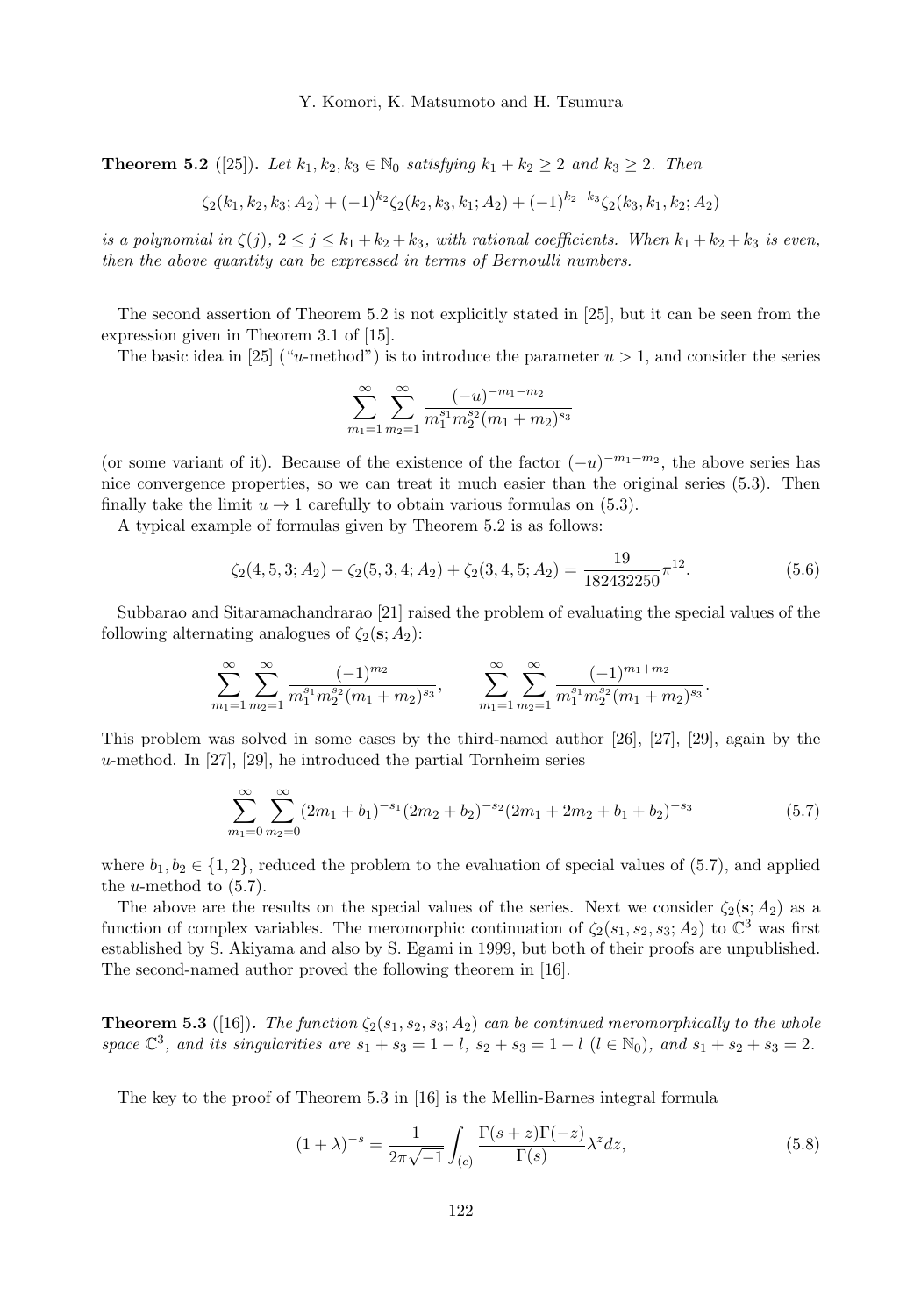where  $s, \lambda \in \mathbb{C}, \lambda \neq 0, |\arg \lambda| < \pi$ ,  $\Re s > 0$ , c is real with  $-\Re s < c < 0$ , and the path of integration is the vertical line from  $c - \sqrt{-1}\infty$  to  $c + \sqrt{-1}\infty$ . To prove Theorem 5.3, at first assume that  $\Re s_j$  $(j = 1, 2, 3)$  are sufficiently large. Applying (5.8) with  $\lambda = m_2/m_1$ , we have

$$
m_1^{-s_1} m_2^{-s_2} (m_1 + m_2)^{-s_3} = m_1^{-s_1 - s_3} m_2^{-s_2} \left( 1 + \frac{m_2}{m_1} \right)^{-s_3}
$$
  
= 
$$
\frac{1}{2\pi\sqrt{-1}} \int_{(c)} \frac{\Gamma(s_3 + z)\Gamma(-z)}{\Gamma(s_3)} m_1^{-s_1 - s_3 - z} m_2^{-s_2 + z} dz,
$$
 (5.9)

where  $-\Re s_3 < c < 0$ , and hence

$$
\zeta_2(s_1, s_2, s_3; A_2) = \frac{1}{2\pi\sqrt{-1}} \int_{(c)} \frac{\Gamma(s_3 + z)\Gamma(-z)}{\Gamma(s_3)} \zeta(s_1 + s_3 + z)\zeta(s_2 - z)dz.
$$
\n(5.10)

The meromorphic continuation can be shown by shifting the path of integration on the right-hand side of (5.10) sufficiently to the right. This shifting is possible, because applying Stirling's formula to the gamma factors of the integrand one can see that the integrand is of rapid decay when  $|\Im z| \to \infty$ . Let M be a sufficiently large positive integer,  $\varepsilon$  be a small positive number. When we shift the path of integration to  $\Re z = M - \varepsilon$ , the relevant poles are at  $z = 0, 1, \ldots, M - 1$  and  $z = s_2 - 1$ . Therefore we have

$$
\begin{split} &\zeta_2(s_1, s_2, s_3; A_2) \\ &= \frac{\Gamma(s_2 + s_3 - 1)\Gamma(1 - s_2)}{\Gamma(s_3)} \zeta(s_1 + s_2 + s_3 - 1) \\ &+ \sum_{k=0}^{M-1} \binom{-s_3}{k} \zeta(s_1 + s_3 + k) \zeta(s_2 - k) \\ &+ \frac{1}{2\pi\sqrt{-1}} \int_{(M-\varepsilon)} \frac{\Gamma(s_3 + z)\Gamma(-z)}{\Gamma(s_3)} \zeta(s_1 + s_3 + z) \zeta(s_2 - z) dz. \end{split} \tag{5.11}
$$

The last integral is holomorphic in the region  $\Re s_3 > -M + \varepsilon$ ,  $\Re(s_1 + s_3) > 1 - M + \varepsilon$ ,  $\Re s_2$  $1 + M - \varepsilon$ . Since M is arbitrary, this implies the meromorphic continuation of  $\zeta_2(s_1, s_2, s_3; A_2)$  to  $\mathbb{C}^3$ . Moreover, we find that  $s_1 + s_3 = 1 - l$ ,  $s_2 + s_3 = 1 - l$ , and  $s_1 + s_2 + s_3 = 2$  are singularities of the residue terms on the right-hand side of (5.11). Apparently  $s_2 = 1 + l$  also seems singular, but this singularity is cancelled. The proof of Theorem 5.3 is complete.

Recently the first-named author [9] obtained an alternative proof of the meromorphic continuation of  $\zeta_2(s_1, s_2, s_3; A_2)$ , whose main tool is surface integration.

Next consider the  $B_r$  case. We have

$$
\zeta_r(\mathbf{s}; B_r)
$$
\n
$$
= \sum_{m_1=1}^{\infty} \cdots \sum_{m_r=1}^{\infty} \prod_{1 \le i \le r} (2(m_i + \cdots + m_{r-1}) + m_r)^{-s_i}
$$
\n
$$
\times \prod_{1 \le i < j \le r} (m_i + \cdots + m_{j-1})^{-s_{ij}} \tag{5.12}
$$
\n
$$
\times \prod_{1 \le i < j \le r} (m_i + \cdots + m_{j-1} + 2(m_j + \cdots + m_{r-1}) + m_r)^{-s_{ij}^+},
$$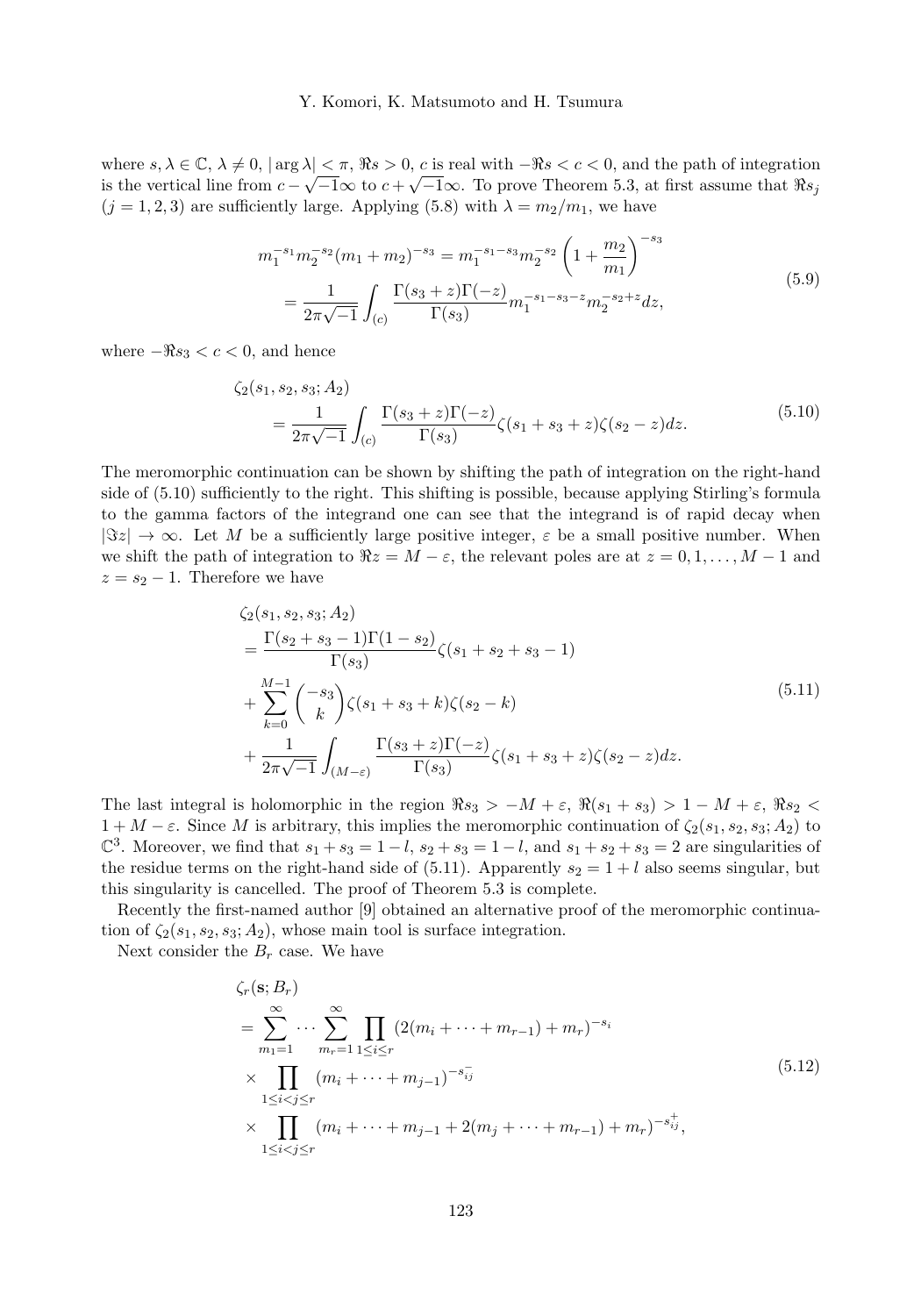where  $s_i, s_{ij}^-, s_{ij}^+$  correspond to  $2e_i, e_i - e_j, e_i + e_j$ , respectively. In particular,

$$
\zeta_2(s_1, s_2, s_3, s_4; B_2)
$$
  
= 
$$
\sum_{m_1=1}^{\infty} \sum_{m_2=1}^{\infty} m_1^{-s_1} m_2^{-s_2} (m_1 + m_2)^{-s_3} (2m_1 + m_2)^{-s_4}
$$
 (5.13)

 $(s = (s_1, s_2, s_3, s_4))$ . This multi-variable zeta-function for  $B_2$  was introduced by the second-named author in [17], which inspired the general definition (4.5) of  $\zeta_r(\mathbf{s}; \mathbf{g})$ , given in [18] (in the  $A_r$  case),  $[10]$ , and  $[11]$ . In  $[17]$ , similarly to  $(5.11)$ , it has been shown that

$$
\zeta_2(s_1, s_2, s_3, s_4; B_2) = \frac{1}{2\pi\sqrt{-1}} \int_{(c)} \frac{\Gamma(s_4 + z)\Gamma(-z)}{\Gamma(s_4)} \times \zeta_2(s_1, s_2 - z, s_3 + s_4 + z; A_2)dz.
$$
\n(5.14)

The analytic properties of  $\zeta_2(\mathbf{s};B_2)$ , which can be derived from (5.14), are discussed in [11].

In [28], the third-named author showed that  $\zeta_2(r_1, r_2, r_3, r_4; B_2)$ , where  $r_1, r_2, r_3, r_4 \in \mathbb{N}_0$  for which the series is convergent, can be expressed as a sum of special values of  $\zeta_2(s; A_2)$  and the series  $(5.7)$ . Therefore, using the results in  $[6]$  and  $[29]$ , we can deduce evaluation formulas for  $\zeta_2(r_1, r_2, r_3, r_4; B_2)$ . A typical example is

$$
\zeta_2(2,2,1,2;B_2) = -\frac{185}{16}\zeta(7) + \frac{55}{48}\pi^2\zeta(5). \tag{5.15}
$$

## 6 Mellin-Barnes reductions

In the preceding section, we gave the Mellin-Barnes integral expressions of  $\zeta_2(s; A_2)$  and  $\zeta_2(s; B_2)$  $((5.10)$  and  $(5.13)$ , respectively), from which the meromorphic continuation of those functions can be proved. In [17], this argument has been much more generalized. Let  $M_{nr} = (a_{ij})_{1 \le i \le n, 1 \le j \le r}$  be an  $n \times r$  matrix, where  $a_{ij}$  are non-negative real numbers. Assume that all rows and all columns of  $M_{nr}$  include at least one non-zero element. Define

$$
\zeta_r(s_1,\ldots,s_n;M_{nr}) = \sum_{m_1=1}^{\infty} \cdots \sum_{m_r=1}^{\infty} (a_{11}m_1 + \cdots + a_{1r}m_r)^{-s_1}
$$
  
 
$$
\times \cdots \times (a_{n1}m_1 + \cdots + a_{nr}m_r)^{-s_n}.
$$
 (6.1)

Then

**Theorem 6.1** ([17]). The function  $\zeta_r(s_1,\ldots,s_n;M_{nr})$  can be continued meromorphically to the whole space  $\mathbb{C}^n$ .

From this theorem it immediately follows that  $\zeta_r(\mathbf{s}; \mathfrak{g})$ , defined by (4.5), can be continued meromorphically to  $\mathbb{C}^n$ .

Note that Essouabri [3] [4] developed a method of proving the continuation of very general form of multiple Dirichlet series, which is quite different from our Mellin-Barnes argument. The continuation of  $\zeta_r(\mathbf{s}; \mathfrak{g})$ , and even the above Theorem 6.1, is actually included in Essouabri's theorem.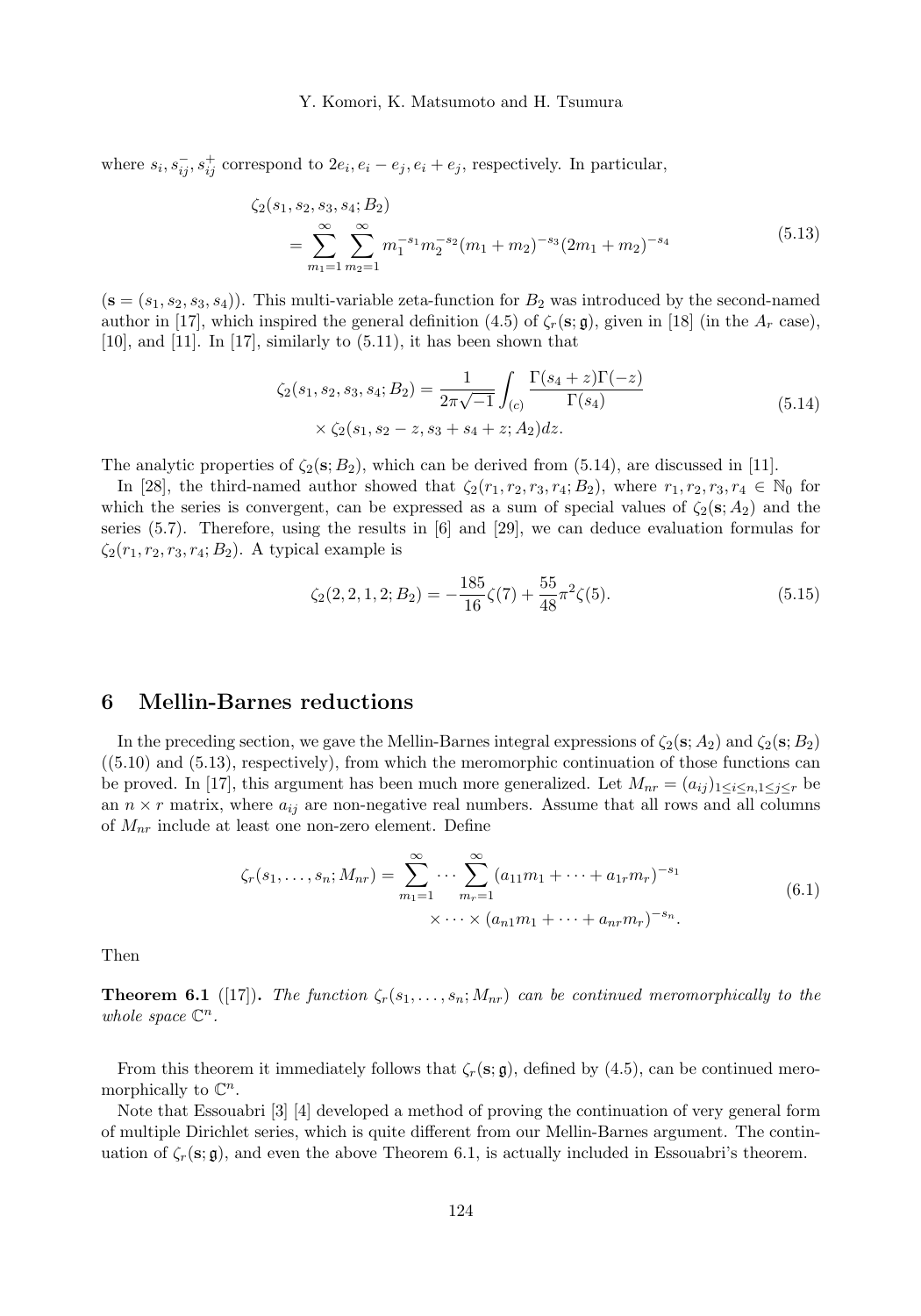However, our argument has an advantage; from the Mellin-Barnes integral expression it is not difficult to deduce various explicit information, such as location of singularities. Another important point is that, by our method, we can find a recursive structure among the family of multiple zeta-functions. In fact,  $(5.10)$  is an expression of  $\zeta_2(\mathbf{s}; A_2)$  by a "simpler" zeta-function, that is  $\zeta(s)$ . Similarly, (5.14) expresses  $\zeta_2(s; B_2)$  by  $\zeta_2(s; A_2)$ , which is "simpler" than  $\zeta_2(s; B_2)$ . We may understand that there is the recursive structure

$$
A_2 \to (A_1, A_1), \qquad B_2 \to A_2. \tag{6.2}
$$

The same structure can be found in higher-rank situation. For this purpose, now we introduce the notion of multiple zeta-functions of root sets. Let  $\Delta^*$  be a subset of  $\Delta_+ = \Delta_+(\mathfrak{g})$ . We call  $\Delta^*$  a root set if for any  $\lambda_j$   $(1 \le j \le r)$  there exists an element  $\alpha \in \Delta^*$  such that  $\langle \alpha^{\vee}, \lambda_j \rangle \neq 0$ . If  $\Delta^*$  is a root set, we can define

$$
\zeta_r(\mathbf{s}; \Delta^*) = \sum_{m_1=1}^{\infty} \cdots \sum_{m_r=1}^{\infty} \prod_{\alpha \in \Delta^*} \langle \alpha^{\vee}, m_1 \lambda_1 + \cdots + m_r \lambda_r \rangle^{-s_{\alpha}}, \tag{6.3}
$$

where  $\mathbf{s} = \mathbf{s}(\Delta^*) = (s_\alpha)_{\alpha \in \Delta^*} \in \mathbb{C}^{n^*}$  with  $n^* = |\Delta^*|$ . We call  $\zeta_r(\mathbf{s}; \Delta^*)$  the zeta-function of the root set  $\Delta^*$ . When  $\Delta^* = \Delta_+(\mathfrak{g})$ ,  $\zeta_r(\mathbf{s}; \Delta^*)$  coincides with  $\zeta_r(\mathbf{s}; \mathfrak{g})$  defined by (4.5). From this viewpoint it is suitable to call  $\zeta_r(\mathbf{s}; \mathfrak{g})$  the zeta-function of the root system  $\Delta$ .

Consider the zeta-function of  $A_r$ -type, that is (5.3). Define the root set

$$
\Delta_h^*(A_r) = \{ \varepsilon_1 - \varepsilon_j \mid 2 \le j \le h \} \cup \{ \varepsilon_i - \varepsilon_j \mid 2 \le i < j \le r+1 \}
$$
\n
$$
(6.4)
$$

for  $2 \leq h \leq r+1$  and

$$
\Delta^*(A_r) = \{ \varepsilon_i - \varepsilon_j \mid 2 \le i < j \le r+1 \}. \tag{6.5}
$$

The term  $(m_1+\cdots+m_r)^{-s_{1,r+1}}$  corresponds to the coroot  $e_1-e_{r+1}$ , or the root  $\varepsilon_1-\varepsilon_{r+1}$ . Applying the Mellin-Barnes formula (5.8) we have

$$
(m_1 + \dots + m_r)^{-s_1, r+1} = (m_1 + \dots + m_{r-1})^{-s_1, r+1}
$$
  
 
$$
\times \frac{1}{2\pi\sqrt{-1}} \int_{(c)} \frac{\Gamma(s_{1, r+1} + z)\Gamma(-z)}{\Gamma(s_{1, r+1})} \left(\frac{m_r}{m_1 + \dots + m_{r-1}}\right)^z dz,
$$
 (6.6)

and hence

$$
\zeta_r(\mathbf{s}; A_r) = \frac{1}{2\pi\sqrt{-1}} \int_{(c)} \frac{\Gamma(s_{1,r+1} + z)\Gamma(-z)}{\Gamma(s_{1,r+1})} \times \zeta_r(\mathbf{s}^*(A_r, z); \Delta_r^*(A_r))dz,
$$
\n(6.7)

where

$$
\mathbf{s}^*(A_r, z) = (s_{12}, \dots, s_{1,r-1}, s_{1r} + s_{1,r+1} + z, s_{23}, \dots, s_{r,r+1} - z). \tag{6.8}
$$

The formula (6.7) gives the recursive relation  $\zeta_r(\cdot; A_r) \to \zeta_r(\cdot; \Delta_r^*(A_r))$ , which corresponds to removing one root  $\varepsilon_1 - \varepsilon_{r+1}$  from  $\Delta_+(A_r)$ . Similarly,  $\zeta_r(\cdot; \Delta_r^*(A_r))$  can be expressed as the Mellin-Barnes integral involving  $\zeta_r(\cdot;\Delta_{r-1}^*(A_r))$ . Repeating this procedure, we finally arrive at  $\zeta_r(\cdot;\Delta_2^*(A_r))$ . In the definition of  $\zeta_r(\cdot;\Delta_2^*(A_r))$ , the only term including  $m_1$  is  $m_1^{-s_{12}}$ , so the sum with respect to  $m_1$  can be completely separated. Hence  $\zeta_r(\cdot;\Delta_2^*(A_r))$  can be written as a product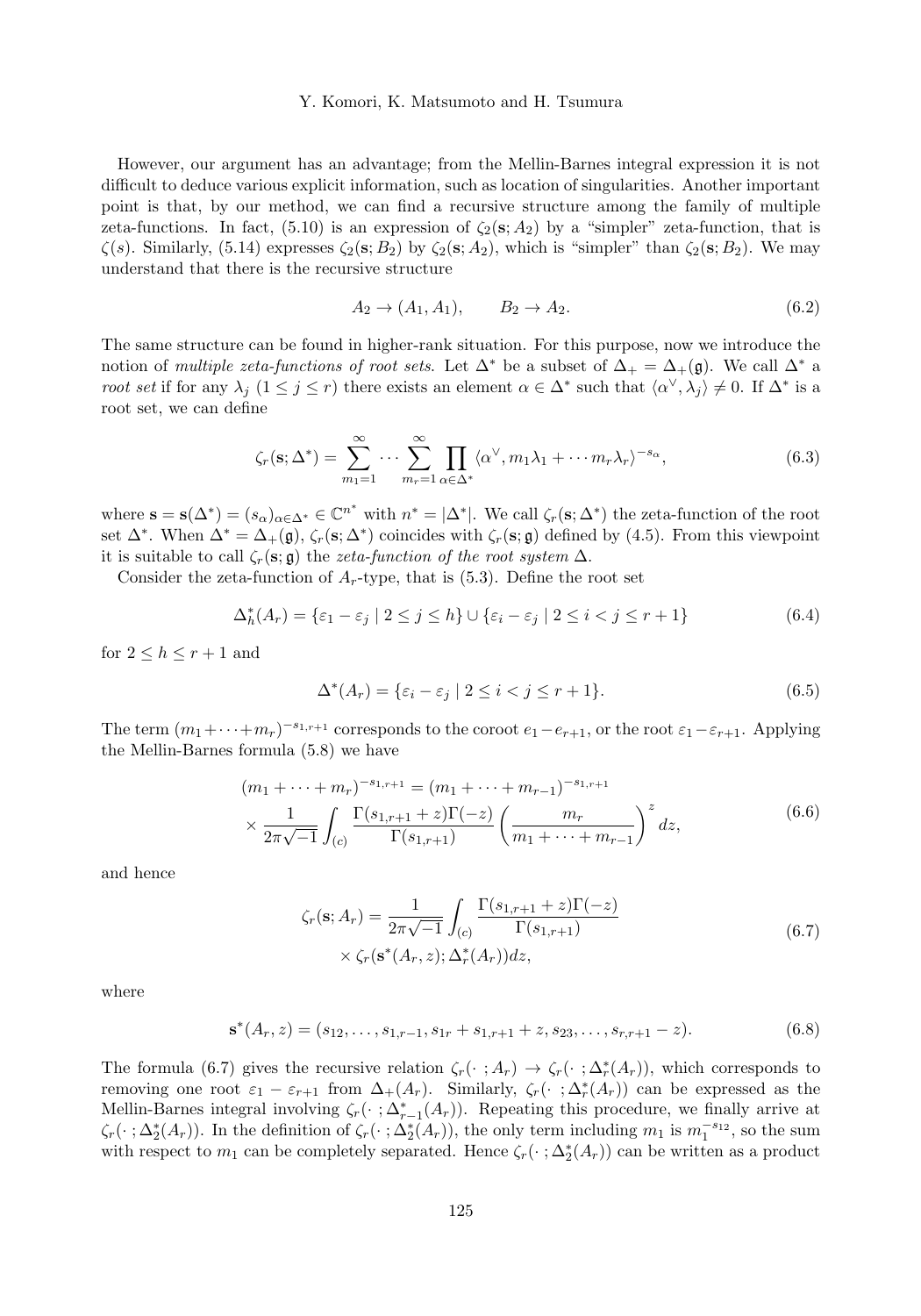of  $\zeta_{r-1}(\cdot; \Delta^*(A_r))$  and  $\zeta(\cdot)$ . However the root set  $\Delta^*(A_r)$  is actually equivalent to  $\Delta_+(A_{r-1})$ . Therefore, corresponding to the reduction of root sets

$$
\Delta_{+}(A_{r}) = \Delta_{r+1}^{*}(A_{r}) \supset \Delta_{r}^{*}(A_{r}) \supset \Delta_{r-1}^{*}(A_{r}) \supset \cdots
$$
  

$$
\cdots \supset \Delta_{2}^{*}(A_{r}) \supset \Delta^{*}(A_{r}) = \Delta_{+}(A_{r-1}),
$$
 (6.9)

the recursive structure among zeta-functions

$$
\zeta_r(\cdot \; ; A_r) \to \zeta_r(\cdot \; ; \Delta_r^*(A_r)) \to \cdots \to \zeta_r(\cdot \; ; \Delta_3^*(A_r)) \to \zeta_r(\cdot \; ; \Delta_2^*(A_r)) = \zeta_{r-1}(\cdot \; ; A_{r-1})\zeta(\cdot)
$$
\n(6.10)

exists, which can be described by Mellin-Barnes integrals. The conclusion of (6.10) can be summarized as

$$
A_r \to (A_{r-1}, A_1), \tag{6.11}
$$

a generalization of the first relation of (6.2).

The same type of recursive structures can be found for zeta-functions of the other root systems. For the details, see [11].

# 7 Dynkin diagrams and Dynkin reductions

In this section we introduce the notion of Dynkin diagrams, and explain the recursive structure given in the preceding section in terms of Dynkin diagrams.

Let  $\frak{g}$  be a semisimple Lie algebra, and  $\Psi = \Psi(\frak{g}) = {\alpha_1, \ldots, \alpha_r}$  be a fundamental system. We define the Dynkin diagram  $\Gamma = \Gamma(\mathfrak{g})$  associated with  $\mathfrak{g}$  as follows. First, to each  $\alpha_i$ , we associate a vertex, with the weight  $\langle \alpha_i, \alpha_i \rangle$ . Any two different vertices  $\alpha_i$  and  $\alpha_j$  are connected by  $a_{ij} \cdot a_{ji}$ edges, where  $a_{ij} = a(\alpha_j, \alpha_i)$  is the Cartan integer defined by (2.3). In particular, if  $\langle \alpha_i, \alpha_j \rangle = 0$ , then there is no edge which connects  $\alpha_i$  and  $\alpha_j$ . The number of edges connecting two vertices are 1, 2, or 3. In the case when number of edges are 2 or 3, we add an arrow, pointing from the vertex of higher weight to that of lower weight.

Since simple Lie algebras are corresponding to irreducible root systems, it is easy to see that  $\Gamma$ (g) is connected if and only if g is simple. Therefore the problem of the classification of simple Lie algebras can be reduced to that of the classification of connected Dynkin diagrams.

In the case of  $A_r$  type, the fundamental system consists of  $\alpha_i = \varepsilon_i - \varepsilon_{i+1}$   $(1 \le i \le r)$ . For  $i \ne j$ ,

$$
\alpha_i + t\alpha_j = \varepsilon_i - \varepsilon_{i+1} + t(\varepsilon_j - \varepsilon_{j+1})
$$

is a root if and only if  $t = 0$  or  $t = 1, i + 1 = j$  or  $t = 1, j + 1 = i$ . Therefore if  $|i - j| = 1$ , then the  $\alpha_i$ -string through  $\alpha_j$  consists of just two elements, so by (2.4) we have  $a_{ji} = -1$ . Hence the vertices  $\alpha_i$  and  $\alpha_j$  are connected by just one edge. If  $|i - j| \geq 2$ , then  $a(\alpha_j, \alpha_i) = 0$ , or in other words  $\alpha_i$  and  $\alpha_j$  are orthogonal to each other, and there is no edge between the corresponding vertices. Therefore the Dynkin diagram  $\Gamma(A_r)$  is as follows:

$$
\underbrace{\alpha_1 \qquad \alpha_2}_{\bigcirc \qquad \qquad \bigcirc \qquad \qquad \bigcirc \qquad \qquad \bigcirc \qquad \qquad \alpha_r}_{\bigcirc \qquad \qquad \bigcirc \qquad \qquad \bigcirc \qquad \qquad (A_r)
$$

## Figure 1:

The Mellin-Barnes reduction process for  $A_r$ , described in the preceding section, is actually the process of removing all terms corresponding to the roots  $\varepsilon_1 - \varepsilon_h$  ( $2 \leq h \leq r + 1$ ). These roots are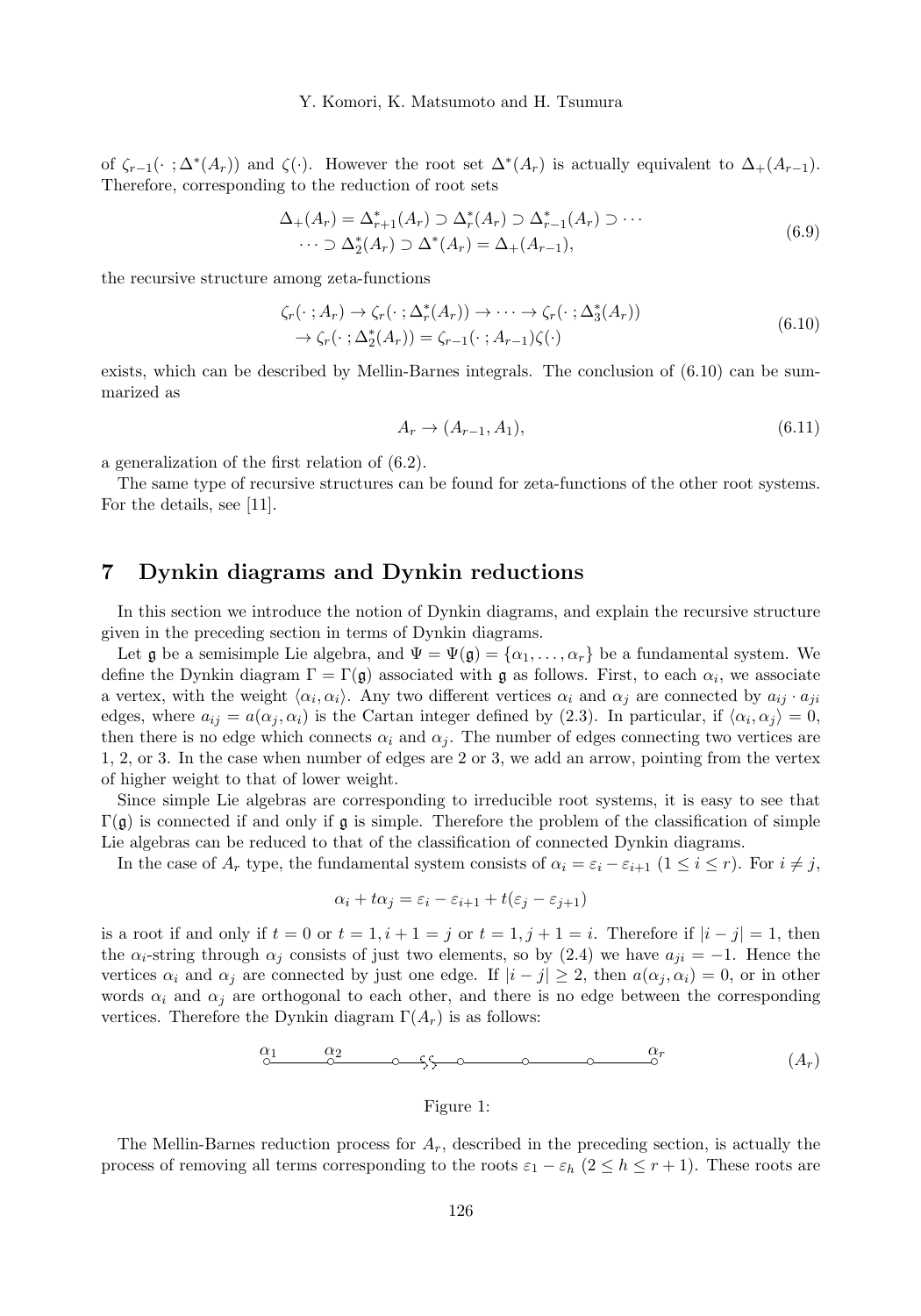exactly the roots which include the term  $\alpha_1$  when one writes them as sums of fundamental roots. Therefore we can summarize that the process is to separate  $\alpha_1$  from the other fundamental roots, that is, to cut off the leftmost edge of the above Dynkin diagram. Then the resulting diagram has two connected components, which are diagrams of  $A_1$  and  $A_{r-1}$ .

$$
\begin{array}{cccc}\n\alpha_1 & \alpha_2 & \alpha_3 & \alpha_4 \\
\hline\n\circ & \circ & \circ & \circ & \circ & \circ \\
\hline\n\circ & \circ & \circ & \circ & \circ & \circ\n\end{array}
$$

#### Figure 2:

Therefore the above cutting process expresses the recursive relation (6.11).

The cutting of some other edge gives a different recursive relation. If one cuts the edge between  $\alpha_{l-1}$  and  $\alpha_l$ , one finds that the two connected components of the resulting diagram are the diagrams of  $A_{l-1}$  and  $A_{r-l+1}$ . This implies that  $\zeta_r(\mathbf{s}; A_r)$  can be expressed as an integral of the Mellin-Barnes type whose integrand includes  $\zeta_{l-1}(\cdot; A_{l-1})$  and  $\zeta_{r-l+1}(\cdot; A_{r-l+1})$ . We write this structure as  $A_r \to (A_{l-1}, A_{r-l+1})$ . In general, we can show the following theorem.

**Theorem 7.1** ([11]). By cutting off any edge of a Dynkin diagram, we find that the zeta-function of the corresponding root system can be written as a (multiple) integral, whose integrand includes zeta-functions of every connected components of the resulting Dynkin diagram.

Examine the  $B_r$  case. In this case, for  $1 \le i, j \le r-1, i \ne j$ , we have  $a_{ij} = 1$  if  $|i-j| = 1$  and  $a_{ij} = 0$  otherwise. Also we have  $a_{r-1,r} = 1$ . However  $a_{r,r-1} = 2$ , because

$$
\alpha_{r-1} + t\alpha_r = \varepsilon_{r-1} - \varepsilon_r + t\varepsilon_r
$$

is a root for  $t = 0, 1, 2$ . Moreover, since  $\langle \alpha_i, \alpha_i \rangle = 1/(2r - 1)$   $(1 \le i \le r - 1)$  and  $\langle \alpha_r, \alpha_r \rangle =$  $1/2(2r-1)$  (see (4.4.49) of [30]), the direction of the arrow is from  $\alpha_{r-1}$  to  $\alpha_r$ . Therefore the Dynkin diagram for  $B_r$  is as follows.

$$
\underbrace{\alpha_1 \qquad \alpha_2}_{\bigcirc \qquad \qquad \bigcirc \qquad \qquad \bigcirc \qquad \qquad \bigcirc \qquad \qquad \bigcirc \qquad \qquad \qquad \alpha_r \qquad (B_r)
$$

#### Figure 3:

If one cuts the leftmost edge, one obtains the recursive structure  $B_r \to (B_{r-1}, A_1)$ . This is an analogue of (6.11). On the other hand, if one cuts the rightmost two edges, one obtains a different recursive structure, that is  $B_r \to (A_{r-1}, A_1)$ . Another way is to cut only one of the rightmost edges. In this case the resulting diagram is still connected, that is the diagram of  $A<sub>r</sub>$ . Therefore the corresponding recursive relation is  $B_r \to A_r$ .

We do not mention the recursive structures for the  $C_r$  and  $D_r$  cases, but those are also discussed in [11]. Those structures give a way of expressing zeta-functions of higher-rank root systems as a (multiple) integral involving zeta-functions of lower-rank root systems. Therefore, analytic properties of zeta-functions of root systems can be obtained inductively, by going upstream the arrows in the recursive structures. Following this way, we have determined all the singularity sets of  $\zeta_3(\mathbf{s}; A_3)$  in [18]. The list of possible singularity sets of  $\zeta_3(\mathbf{s}; B_3)$  and  $\zeta_3(\mathbf{s}; C_3)$  are given in [11].

Among the five exceptional algebras, the most accessible one is  $G_2$ . It is known that the Dynkin diagram of  $G_2$  is as follows.

Therefore, by cutting one edge we have  $G_2 \rightarrow B_2$ . By using this structure we can study the properties of the zeta-function of  $G_2$ , which will be given in [13].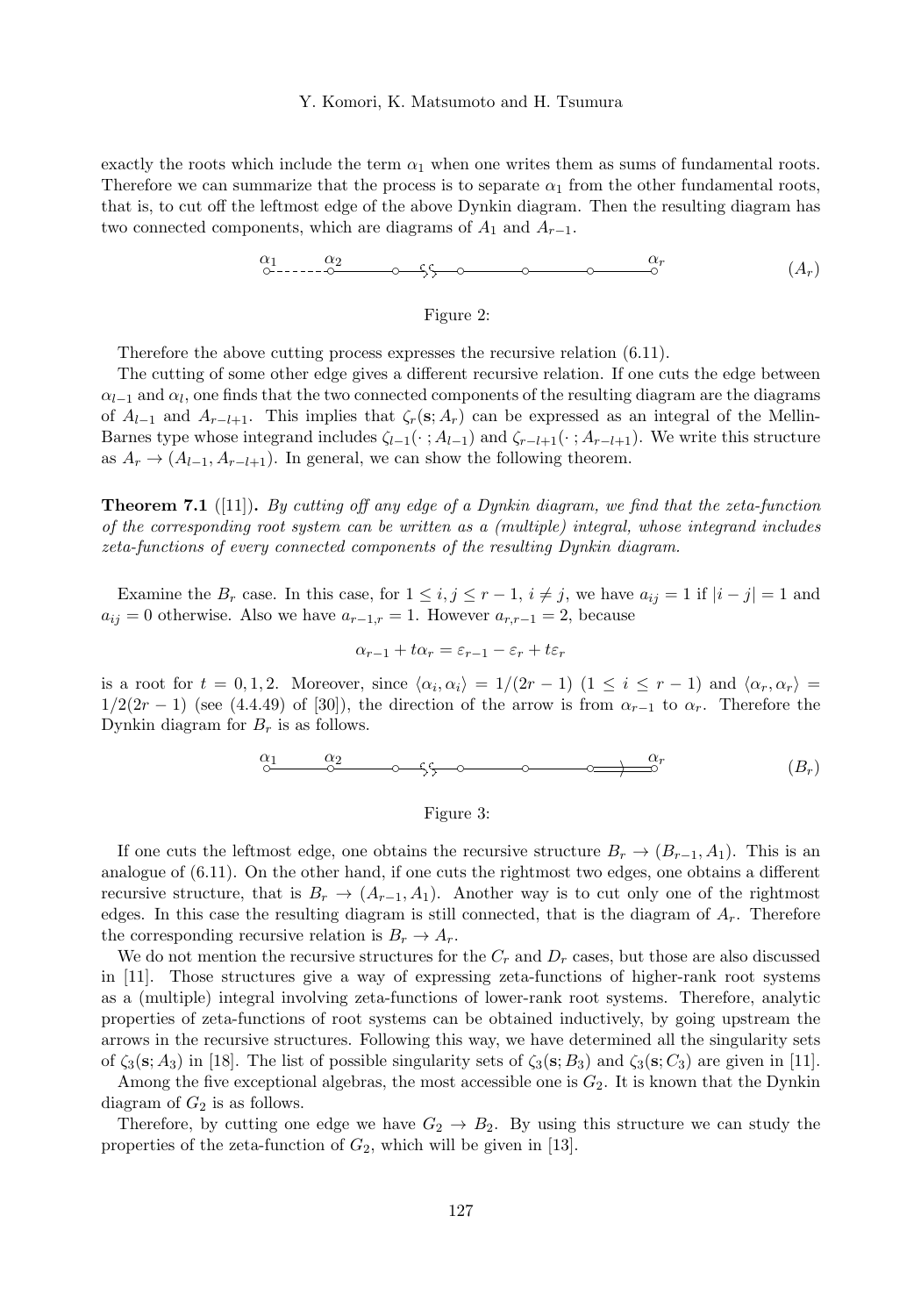$$
\overbrace{\circ \overbrace{\circ \cdots \circ \circ}}^{\alpha_1} \qquad \qquad \alpha_2 \qquad \qquad (G_2)
$$

Figure 4:

# 8 The Weyl group symmetry

It is known that in Lie theory, the Weyl groups play essential roles. For example, Weyl's dimension formula is derived by using this symmetry. Therefore it is natural to investigate the Weyl group symmetry of zeta-functions of root systems. Our starting point is functional relations among Lerch zeta-functions  $\varphi(s, y)$  and Bernoulli polynomials  $B_k(y)$ , namely,

$$
\varphi(k,y) + (-1)^k \varphi(k,-y) = -B_k({y}) \frac{(2\pi\sqrt{-1})^k}{k!},
$$
\n(8.1)

where  $k \in \mathbb{Z}_{\geq 2}$ ,  $y \in \mathbb{R}$ ,  $\varphi(s, y)$  is the Lerch zeta-function defined by

$$
\varphi(s,y) = \sum_{m=1}^{\infty} \frac{e^{2\pi\sqrt{-1}my}}{m^s} \tag{8.2}
$$

and

$$
\frac{te^{t\{y\}}}{e^t - 1} = \sum_{k=0}^{\infty} B_k(\{y\}) \frac{t^k}{k!},\tag{8.3}
$$

with  $\{y\} = y - [y]$  (i.e. fractional part).

Motivated by this observation, we introduce Lerch-type generalizations of (4.5) as

$$
\zeta_r(\mathbf{s}, \mathbf{y}; \mathbf{g}) = \sum_{m_1=1}^{\infty} \cdots \sum_{m_r=1}^{\infty} e^{2\pi\sqrt{-1}\langle \mathbf{y}, m_1\lambda_1 + \cdots + m_r\lambda_r \rangle} \times \prod_{\alpha \in \Delta_+} \langle \alpha^{\vee}, m_1\lambda_1 + \cdots + m_r\lambda_r \rangle^{-s_{\alpha}},
$$
\n(8.4)

where  $y \in \mathfrak{h}_0$ . To define an action of the Weyl group, we identify  $s = (s_\alpha)_{\alpha \in \Delta_+}$  with  $(s_\alpha)_{\alpha \in \Delta_+}$  $s_{\alpha} = s_{-\alpha}$ . Since  $w(-\alpha) = -w(\alpha)$  for  $\alpha \in \Delta$  and  $w \in W$ , an action of the Weyl group is naturally induced on any function f in s and y as follows: For  $w \in W$ ,

$$
(wf)(\mathbf{s}, \mathbf{y}) = f(w^{-1}\mathbf{s}, w^{-1}\mathbf{y}),\tag{8.5}
$$

where for  $\beta \in \Delta$ ,

$$
(\sigma_{\beta} \mathbf{s})_{\alpha} = s_{\sigma_{\beta} \alpha},\tag{8.6}
$$

$$
\sigma_{\beta} \mathbf{y} = \mathbf{y} - \langle \mathbf{y}, \beta \rangle \beta^{\vee}.
$$
 (8.7)

We define a main object of the following sections as follows:

$$
S(\mathbf{s}, \mathbf{y}; \mathfrak{g}) = \sum_{w \in W} \left( \prod_{\alpha \in \Delta_+ \cap w\Delta_-} (-1)^{-s_{\alpha}} \right) (w \zeta_r)(\mathbf{s}, \mathbf{y}; \mathfrak{g}). \tag{8.8}
$$

Here we give two examples, from which we will observe that the function  $S(s, y; \mathfrak{g})$  plays an role of periodic Bernoulli functions in the classical theory.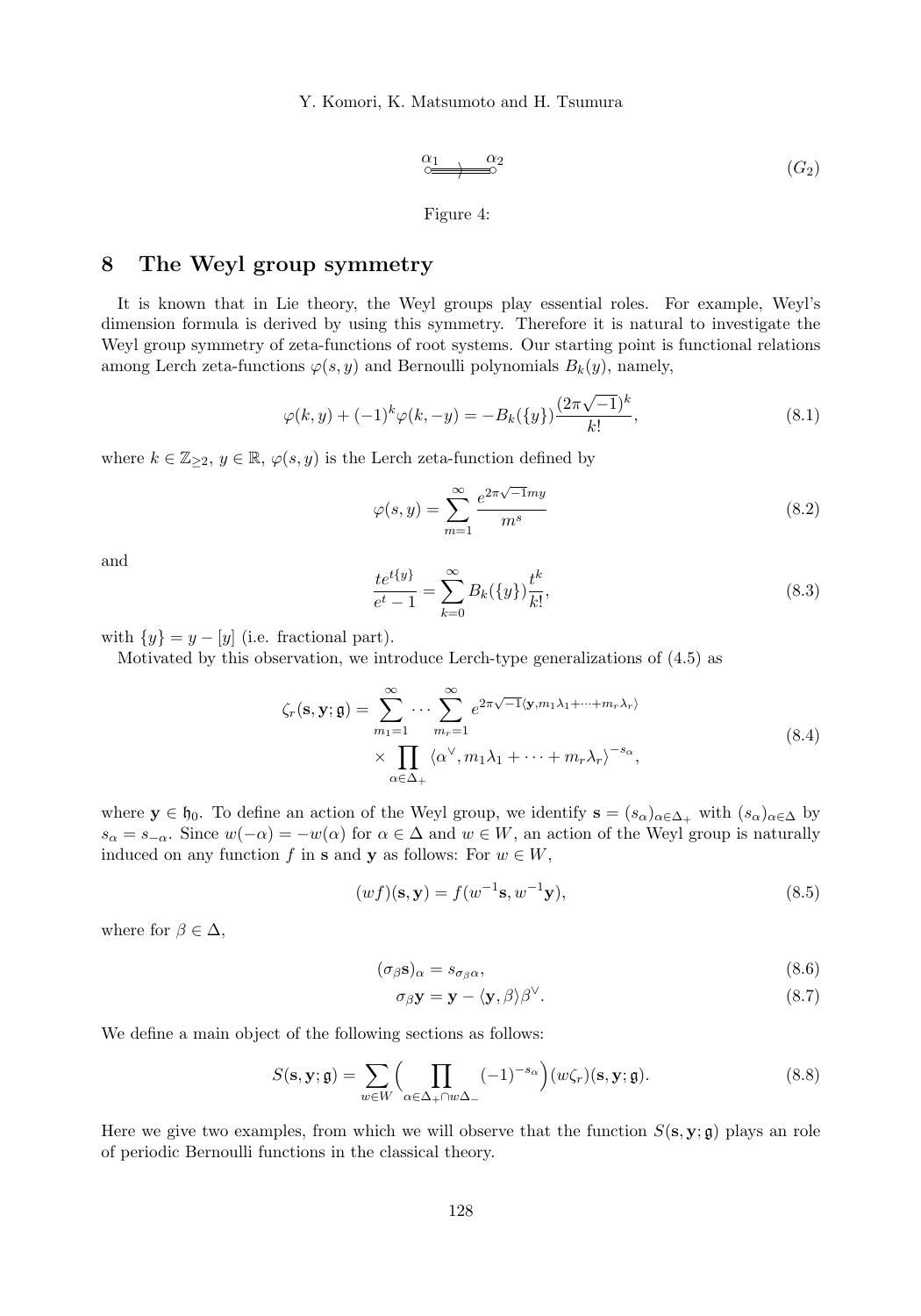**Example 8.1.** In the  $A_1$  case, we have  $\Delta_+ = {\alpha = \alpha_1}$  and  $W = {\text{id}, \sigma_\alpha}$ . By putting  $y = y\alpha^\vee$ and  $\mathbf{s} = (k)$  with  $k \in \mathbb{Z}_{\geq 2}$ , we obtain

$$
\zeta_1(\mathbf{s}, \mathbf{y}; A_1) = \sum_{m=1}^{\infty} e^{2\pi\sqrt{-1}my} m^{-k} = \varphi(k, y)
$$
\n(8.9)

and

$$
S(\mathbf{s}, \mathbf{y}; A_1) = \varphi(k, y) + (-1)^{-k} \varphi(k, -y), \tag{8.10}
$$

which is reduced to the left-hand side of (8.1).

**Example 8.2.** In the  $A_2$  case with  $y = 0$ , we have  $\Delta_+ = {\alpha_1, \alpha_2, \alpha_1 + \alpha_2}$  and

 $W = {\mathrm{id}, \sigma_1, \sigma_2, \sigma_1\sigma_2, \sigma_2\sigma_1, \sigma_1\sigma_2\sigma_1 = \sigma_2\sigma_1\sigma_2},$ 

where  $\sigma_1 = \sigma_{\alpha_1}$  and  $\sigma_2 = \sigma_{\alpha_2}$ . For simplicity we set  $s_{\alpha_1} = k_1$ ,  $s_{\alpha_2} = k_2$ ,  $s_{\alpha_1+\alpha_2} = k_3$  with  $k_1, k_2, k_3 \in \mathbb{Z}_{\geq 2}$  and we abbreviate  $\zeta_2(\mathbf{s}, \mathbf{0}; A_2) = \zeta_2(s_1, s_2, s_3; A_2)$ . We obtain

$$
\Delta_{+} \cap \text{id} \Delta_{-} = \emptyset,
$$
  
\n
$$
\Delta_{+} \cap \sigma_{1} \Delta_{-} = \{\alpha_{1}\},
$$
  
\n
$$
\Delta_{+} \cap \sigma_{2} \Delta_{-} = \{\alpha_{2}\},
$$
  
\n
$$
\Delta_{+} \cap \sigma_{1} \sigma_{2} \Delta_{-} = \{\alpha_{1}, \alpha_{1} + \alpha_{2}\},
$$
  
\n
$$
\Delta_{+} \cap \sigma_{2} \sigma_{1} \Delta_{-} = \{\alpha_{2}, \alpha_{1} + \alpha_{2}\},
$$
  
\n
$$
\Delta_{+} \cap \sigma_{1} \sigma_{2} \sigma_{1} \Delta_{-} = \{\alpha_{1}, \alpha_{2}, \alpha_{1} + \alpha_{2}\},
$$
  
\n(8.11)

which implies

$$
S(\mathbf{s}, \mathbf{y}; A_2)
$$
  
=  $\zeta_2(k_1, k_2, k_3; A_2) + (-1)^{-k_1} \zeta_2(k_1, k_3, k_2; A_2)$   
+  $(-1)^{-k_2} \zeta_2(k_3, k_2, k_1; A_2) + (-1)^{-k_1 - k_3} \zeta_2(k_2, k_3, k_1; A_2)$   
+  $(-1)^{-k_2 - k_3} \zeta_2(k_3, k_1, k_2; A_2)$   
+  $(-1)^{-k_1 - k_2 - k_3} \zeta_2(k_2, k_1, k_3; A_2)$   
=  $(1 + (-1)^{k_1 + k_2 + k_3})$   
×  $(\zeta_2(k_1, k_2, k_3; A_2) + (-1)^{k_2} \zeta_2(k_2, k_3, k_1; A_2)$   
+  $(-1)^{k_1} \zeta_2(k_3, k_1, k_2; A_2)$ )

by use of  $\zeta_2(k_1, k_2, k_3; A_2) = \zeta_2(k_2, k_1, k_3; A_2)$ . When  $k_1 + k_2 + k_3$  is even, then (8.12) coincides with the linear combination in Theorem 5.2 up to a constant factor. Hence they can be expressed in terms of Bernoulli numbers.

From these examples, we can expect that  $S(k, y; \mathfrak{g})$  has nice properties when all  $k_{\alpha}$  are positive integers. In fact, in the next section we will construct multiple generalizations of periodic Bernoulli functions  $P(\mathbf{k}, \mathbf{y}; \mathbf{g})$ , so that  $S(\mathbf{k}, \mathbf{y}; \mathbf{g})$  is expressed in terms of them. More precisely we have

Theorem 8.3 ([12]).

$$
S(\mathbf{k}, \mathbf{y}; \mathbf{g}) = (-1)^n \left( \prod_{\alpha \in \Delta_+} \frac{(2\pi\sqrt{-1})^{k_{\alpha}}}{k_{\alpha}!} \right) P(\mathbf{k}, \mathbf{y}; \mathbf{g}).
$$
\n(8.13)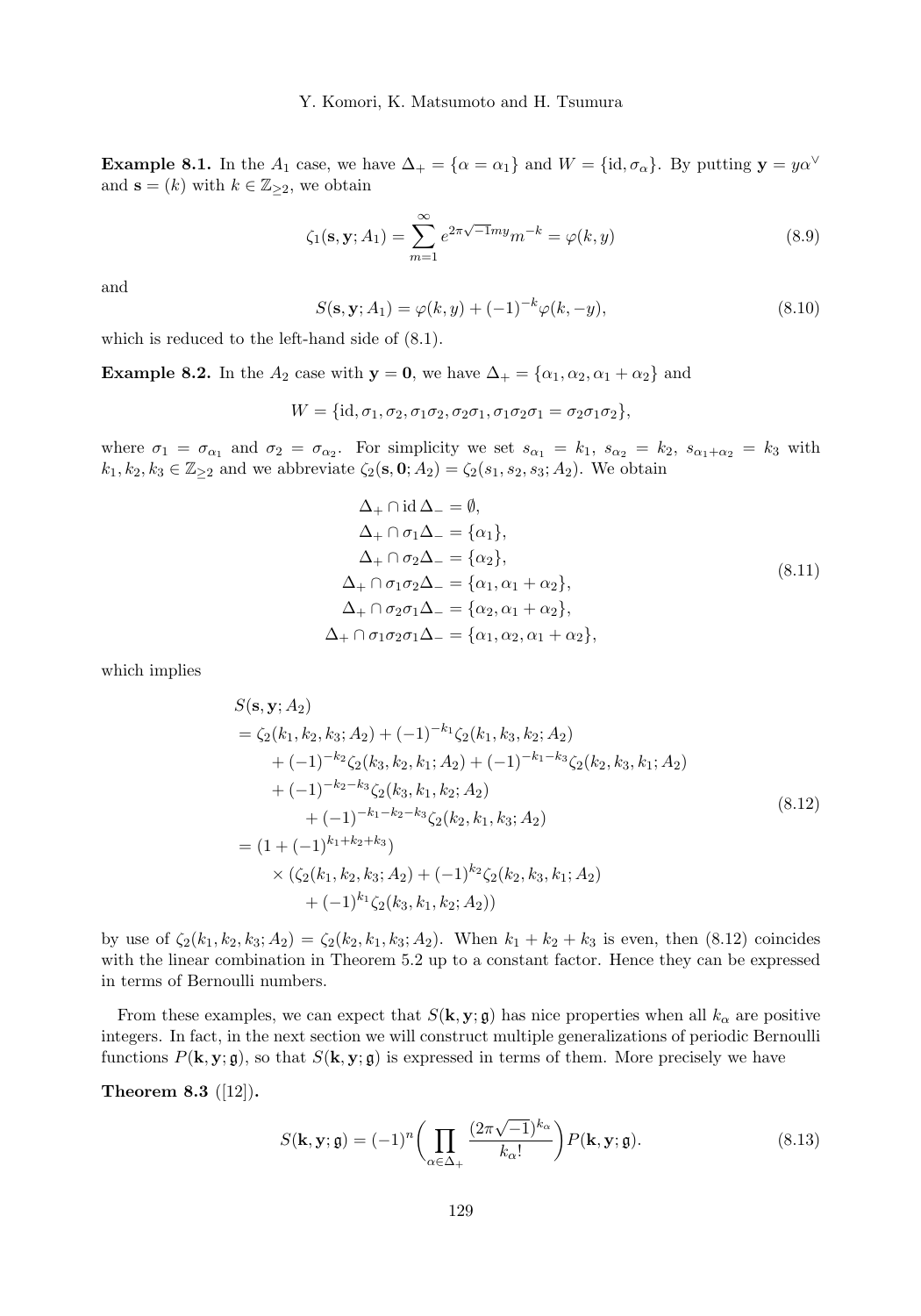That is, the value at  $s = k$  of the Weyl group symmetric linear combination of  $\zeta_r(s, y; \rho)$  can be expressed in terms of generalized periodic Bernoulli functions  $P(s, y; \mathfrak{g})$ . Since  $P(s, y; \mathfrak{g})$  can be explicitly calculated (see the next section), Theorem 8.3 gives relations among special values of  $\zeta_r(\mathbf{s}, \mathbf{y}; \mathfrak{g}).$ 

We omit the proof of Theorem 8.3 and admit this statement because it is quite lengthy. For the details, see [12].

It should be noted that in [22, 23], Szenes studied generalizations of Bernoulli polynomials from the viewpoint of the theory of arrangement of hyperplanes which include  $P(k, y; \mathfrak{g})$  appearing above, and that he also gave an algorithm for calculating them by use of iterated residues of meromorphic functions at the points of indeterminacy.

**Corollary 8.4.** Assume that  $\mathbf{k} = (k_{\alpha})_{\alpha \in \Delta_+} \in 2\mathbb{N}^n$  satisfies  $\mathbf{k} = w\mathbf{k}$  for all  $w \in W$ . Then

$$
\zeta_r(\mathbf{k}, \mathbf{0}; \mathfrak{g}) = \frac{1}{|W|} (-1)^n \left( \prod_{\alpha \in \Delta_+} \frac{(2\pi\sqrt{-1})^{k_{\alpha}}}{k_{\alpha}!} \right) P(\mathbf{k}, \mathbf{0}; \mathfrak{g}). \tag{8.14}
$$

If all  $k_{\alpha} = k$ , then  $\mathbf{k} = w\mathbf{k}$  for all  $w \in W$  and hence Corollary 8.4 implies  $\zeta_r((k, k, ..., k), 0; \mathfrak{g}) \in$  $\mathbb{Q}^{\pi^{k}}$ , where  $|k| = \sum_{\alpha \in \Delta_+} k_{\alpha}$ . This is called Witten's volume formula [32, 33]. Our (8.14) gives the explicit value of the rational coefficient, which was not determined in the original formula of Witten.

Example 8.5. We have

$$
\zeta_2((2,2,2),\mathbf{0};A_2) = \frac{1}{6}(-1)^3 \frac{(2\pi\sqrt{-1})^6}{(2!)^3} \frac{1}{3780} = \frac{\pi^6}{2835},\tag{8.15}
$$

where the rational number  $1/3780$  is  $P((2, 2, 2), 0; A_2)$  and calculated by using the explicit form of the generating function given in Example 9.2 in the next section. This recovers Mordell's result  $(5.5).$ 

In an irreducible root system,  $\mathbf{k} = w\mathbf{k}$  for all  $w \in W$  is equivalent to  $k_{\alpha} = k_{\beta}$  if  $\langle \alpha, \alpha \rangle = \langle \beta, \beta \rangle$ . Hence if the root system is non-simply laced, that is, in the cases of  $B_r$ ,  $C_r$ ,  $F_4$ ,  $G_2$ , then by Corollary 8.4, we can also obtain generalizations of Witten's volume formula. The following is a typical example.

**Example 8.6.** In the root system of type  $B_2$ , we have  $\Delta_+ = {\alpha_1, \alpha_2, \alpha_1 + \alpha_2, \alpha_1 + 2\alpha_2}$  and  $(\alpha_1 + \alpha_2)^{\vee} = 2\alpha_1^{\vee} + \alpha_2^{\vee}$ ,  $(\alpha_1 + 2\alpha_2)^{\vee} = \alpha_1^{\vee} + \alpha_2^{\vee}$ . Hence by setting  $k_{\alpha_1} = k_{\alpha_1 + 2\alpha_2} = 4$ ,  $k_{\alpha_2} = 4$  $k_{\alpha_1+\alpha_2} = 2$ , we obtain

$$
\zeta_2(\mathbf{k}, \mathbf{0}; B_2)
$$
\n
$$
= \sum_{m_1, m_2=1}^{\infty} \frac{1}{m_1^4 m_2^2 (m_1 + m_2)^4 (2m_1 + m_2)^2}
$$
\n
$$
= \frac{(-1)^4}{2^2 2!} \left( \frac{(2\pi\sqrt{-1})^2}{2!} \right)^2 \left( \frac{(2\pi\sqrt{-1})^4}{4!} \right)^2 \frac{53}{1513512000}
$$
\n
$$
= \frac{53\pi^{12}}{6810804000}.
$$
\n(8.16)

Before proceeding to the construction of generating functions of generalized periodic Bernoulli functions, we discuss the Weyl symmetry of the function  $S(\mathbf{k}, \mathbf{y}; \mathfrak{g})$  and its consequence. Denote by  $\mathbb{Z}_{\geq 2}$  the set of integers  $\geq 2$ .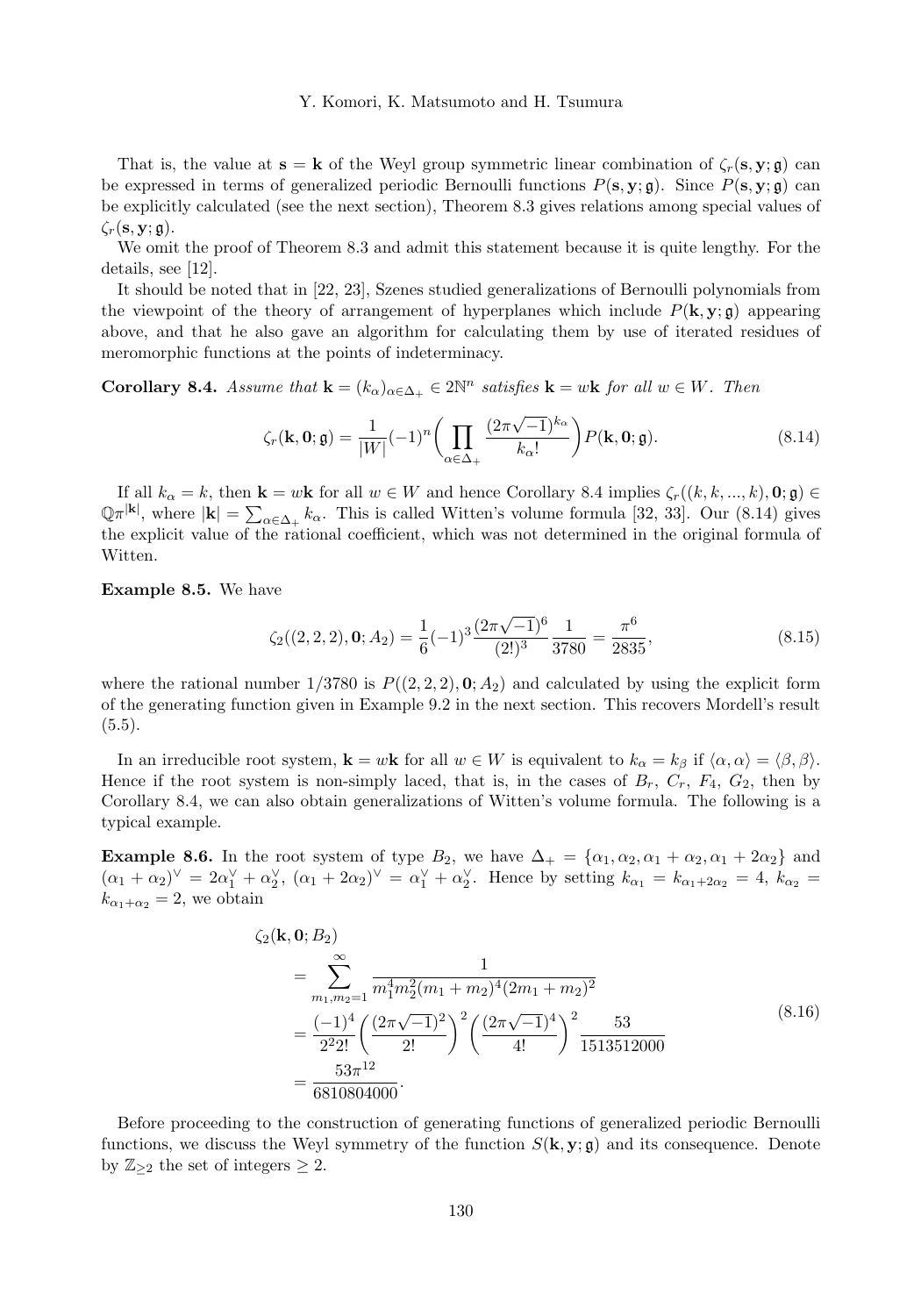**Theorem 8.7** ([12]). For  $\mathbf{k} \in \mathbb{Z}_{\geq 2}^n$  and  $\mathbf{y} \in \mathfrak{h}_0$ , and for  $w \in W$ , we have

$$
(wS)(\mathbf{k}, \mathbf{y}; \mathbf{g}) = \left(\prod_{\alpha \in \Delta_+ \cap w\Delta_-} (-1)^{-k_{\alpha}}\right) S(\mathbf{k}, \mathbf{y}; \mathbf{g}).
$$
\n(8.17)

This theorem can be easily derived from definition (8.8). Furthermore direct calculations yield the following corollary.

Corollary 8.8. For  $k \in \mathbb{Z}_{\geq 2}^n$  and  $y \in \mathfrak{h}_0$ , we have  $S(k, y; \mathfrak{g}) = 0$  if there exists an element  $w \in W_{\mathbf{k}} \cap W_{\mathbf{y}}$  such that

$$
\sum_{\alpha \in \Delta_+ \cap w\Delta_-} k_{\alpha} \notin 2\mathbb{Z},\tag{8.18}
$$

where  $W_{\mathbf{k}}$  and  $W_{\mathbf{y}}$  are the stabilizers of  $\mathbf{k}$  and  $\mathbf{y}$  respectively by regarding  $\mathbf{y} \in \mathfrak{h}_0$  (mod  $\bigoplus_{j=1}^r \mathbb{Z} \alpha_j^{\vee}$ ).

**Example 8.9.** In the  $A_1$  case, choosing an odd  $k(> 1)$  and  $w = \sigma_\alpha$  in Example 8.1, we see that

$$
(wS)(\mathbf{k}, \mathbf{y}; A_1) = -S(\mathbf{k}, \mathbf{y}; A_1),\tag{8.19}
$$

by Theorem 8.7. Let  $y = j\alpha^{\vee}/2 \in (\alpha^{\vee}/2)\mathbb{Z}$ . Then  $wy = -y = -j\alpha^{\vee}/2 = j\alpha^{\vee}/2$  (mod  $Q^{\vee}$ ), and so

$$
(wS)(\mathbf{k}, \mathbf{y}; A_1) = S(\mathbf{k}, -j\alpha^{\vee}/2; A_1) = S(\mathbf{k}, j\alpha^{\vee}/2; A_1).
$$

This and (8.19) imply  $S(\mathbf{k}, \mathbf{y}; A_1) = 0$ . This is the simplest case of Corollary 8.8, and is nothing but the classical result  $B_k(0) = B_k(1/2) = 0$  when  $k(>1)$  is odd.

**Example 8.10.** In the root system of type  $A_2$ , we set  $y = y_1 \alpha_1^{\vee} + y_2 \alpha_2^{\vee}$  and consider  $S((3,2,2),(y_1,y_2);A_2).$  We see that  $\Delta_+\cap \sigma_1\Delta_-=\{\alpha_1\}, \sigma_1(s_1,s_2,s_3)=(s_1,s_3,s_2)$  and  $\sigma_1\mathbf{y}=$  $\mathbf{y} - \langle \mathbf{y}, \alpha_1 \rangle \alpha_1^{\vee}$ . Hence if  $\langle \mathbf{y}, \alpha_1 \rangle \in \mathbb{Z}$ , then  $\sigma_1 \mathbf{y} \equiv \mathbf{y} \pmod{Q^{\vee}}$ , which is equivalent to

$$
y_1 = \frac{2n+y}{3}
$$
,  $y_2 = \frac{n+2y}{3}$ , (8.20)

where  $n \in \mathbb{Z}$  and  $y \in \mathbb{R}$ . Therefore we see that

$$
S\Big((3,2,2), \left(\frac{2n+y}{3}, \frac{n+2y}{3}\right); A_2\Big) = 0\tag{8.21}
$$

for all  $n \in \mathbb{Z}$  and  $y \in \mathbb{R}$  by Corollary 8.8.

In fact,  $(8.21)$  is directly checked by use of the explicit form of  $S((3,2,2),(y_1,y_2); A_2)$ . We have

$$
S((3,2,2),(y_1,y_2);A_2) = -128\sqrt{-1}\pi^7 \times
$$
  
\n
$$
\left(\frac{1}{840}\{y_1\}^7 + \frac{1}{240}\{y_2 - y_1\}\{y_1\}^6 - \frac{1}{160}\{y_1\}^6 + \frac{1}{240}\{y_2 - y_1\}^2\{y_1\}^5 - \frac{1}{60}\{y_2 - y_1\}\{y_1\}^5 + \frac{1}{90}\{y_1\}^5 - \frac{1}{96}\{y_2 - y_1\}^2\{y_1\}^4 + \frac{1}{48}\{y_2 - y_1\}\{y_1\}^4
$$
  
\n
$$
- \frac{1}{144}\{y_1\}^4 + \frac{1}{144}\{y_2 - y_1\}^2\{y_1\}^3 - \frac{1}{144}\{y_2 - y_1\}\{y_1\}^3 - \frac{\{y_1\}^3}{4320}
$$
  
\n
$$
- \frac{1}{480}\{y_2 - y_1\}\{y_1\}^2 + \frac{1}{960}\{y_1\}^2 - \frac{\{y_2 - y_1\}^2\{y_1\}}{1440} + \frac{\{y_2 - y_1\}\{y_1\}}{1440}
$$
  
\n
$$
+ \frac{\{y_1\}}{12096} + \frac{\{y_2\}^7}{1260} + \frac{1}{240}\{y_1 - y_2\}\{y_2\}^6 - \frac{7\{y_2\}^6}{1440}
$$
  
\n
$$
+ \frac{1}{120}\{y_1 - y_2\}^2\{y_2\}^5 - \frac{1}{48}\{y_1 - y_2\}\{y_2\}^5 + \frac{1}{96}\{y_2\}^5 + \frac{1}{144}\{y_1 - y_2\}^3\{y_2\}^4
$$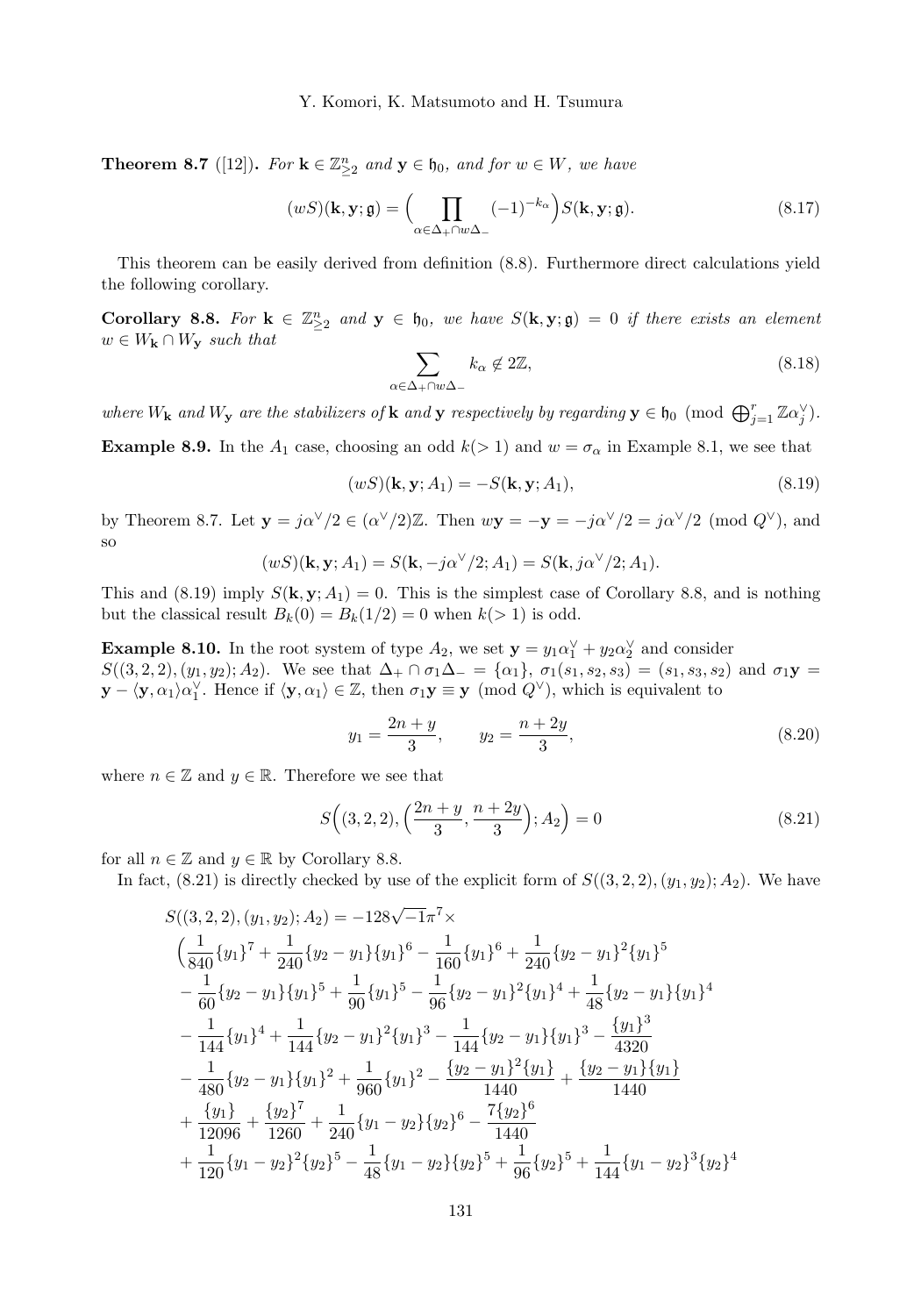$$
-\frac{1}{32}{y_1 - y_2}^2{y_2}^4 + \frac{5}{144}{y_1 - y_2}{y_2}^4 - \frac{5}{576}{y_2}^4 - \frac{{y_1 - y_2}^3}{4320}-\frac{1}{72}{y_1 - y_2}^3{y_2}^3 + \frac{5}{144}{y_1 - y_2}^2{y_2}^3 - \frac{1}{48}{y_1 - y_2}{y_2}^3 + \frac{1}{720}{y_2}^3
$$
  
+ 
$$
\frac{{y_1 - y_2}^2}{2880} + \frac{1}{144}{y_1 - y_2}^3{y_2}^2 - \frac{1}{96}{y_1 - y_2}^2{y_2}^2 + \frac{1}{720}{y_1 - y_2}{y_2}^2
$$
  
+ 
$$
\frac{1}{960}{y_2}^2 - \frac{{y_1 - y_2}^3}{60480} - \frac{1}{720}{y_1 - y_2}^2{y_2} + \frac{1}{720}{y_1 - y_2}{y_2}
$$
  
- 
$$
\frac{{y_2}^2}{10080} + \frac{{y_2 - y_1}^3}{10080} - \frac{1}{10080}
$$
, (8.22)

which can be calculated by use of the generating function. (See the next section.)

## 9 Generating functions and Bernoulli polynomials of root systems

As mentioned in the previous section, we construct the generating functions of multiple periodic Bernoulli functions. To this end, we prepare some definitions.

Let  $\mathscr V$  be the set of all bases  $\mathbf V \subset \Delta_+$ . For  $\mathbf V \in \mathscr V$ , let  $\mathbf V^\vee = {\beta^\vee}_{\beta \in \mathbf V}$  and  $\mathbf V^* = {\mu_\beta^\mathbf V}_{\beta \in \mathbf V}$ , the dual basis of  $\mathbf{V}^{\vee}$ , that is,  $\langle \alpha^{\vee}, \mu_{\beta}^{\mathbf{V}} \rangle = \delta_{\alpha\beta}$  for  $\alpha, \beta \in \mathbf{V}$ . Let  $Q^{\vee} = \bigoplus_{i=1}^{r} \mathbb{Z} \alpha_i^{\vee}$  be the coroot lattice and  $L(\mathbf{V}^{\vee}) = \bigoplus_{\beta \in \mathbf{V}} \mathbb{Z}^{\beta}{}^{\vee}$ . Then we see that  $L(\mathbf{V}^{\vee})$  is a sublattice of  $Q^{\vee}$  with finite index.

Besides these definitions, we need to define a fractional part of  $y \in \mathfrak{h}_0$ . There are two possibilities of the "fractional part" even in the one-dimensional case, namely, for  $y \in \mathbb{R}$ ,

$$
\{y\}_{r} = y - \lfloor y \rfloor, \n\{y\}_{1} = 1 + y - \lfloor y \rfloor = 1 - (-y) + \lfloor -y \rfloor = 1 - \{-y\}_{r},
$$
\n(9.1)

where

$$
[y] = \max\{m \in \mathbb{Z} \mid m \le y\},\
$$
  

$$
[y] = \min\{m \in \mathbb{Z} \mid m \ge y\}.
$$
  
(9.2)

Note that  $\{y\}_r$  is right-continuous while  $\{y\}_1$  is left-continuous and that  $\{y\}_r = \{y\}_1$  for  $y \in \mathbb{R} \setminus \mathbb{Z}$ . Although  $\{y\}_r$  is usually called the fractional part  $\{y\}$  of y and used extensively, we may work with  $\{y\}$  instead. In multiple cases, there are more possibilities and no standard choice. Hence we need to fix a direction from which the "fractional part" is continuous. To do so, we fix  $\phi \in \mathfrak{h}_0$ such that  $\langle \phi, \mu_{\beta}^{\mathbf{V}} \rangle \neq 0$  for all  $\mathbf{V} \in \mathcal{V}$  and all  $\beta \in \mathbf{V}$ , and we define

$$
\{\mathbf{y}\}_{\mathbf{V},\beta} = \begin{cases} {\{\langle \mathbf{y}, \mu_{\beta}^{\mathbf{V}} \rangle\}} & (\langle \phi, \mu_{\beta}^{\mathbf{V}} \rangle > 0), \\ 1 - {\{-\langle \mathbf{y}, \mu_{\beta}^{\mathbf{V}} \rangle\}} & (\langle \phi, \mu_{\beta}^{\mathbf{V}} \rangle < 0) \end{cases}
$$
(9.3)

for  $y \in \mathfrak{h}_0$ , where  $\{y\} = \{y\}$  denotes the fractional part of y in the usual sense. It is clear that  ${y}_{y,g}$  depends on a specific choice of  $\phi$ . However it can be shown that the generating functions  $F(\mathbf{t}, \mathbf{y}; \mathfrak{g})$  defined just below with this symbol, are independent of  $\phi$  if the root system is not of type  $A_1$ .

Now we are in position to define the generating functions of multiple analogues of periodic Bernoulli functions. By introducing new variables  $\mathbf{t} = (t_{\alpha})_{\alpha \in \Delta_+}$  and using the definitions above,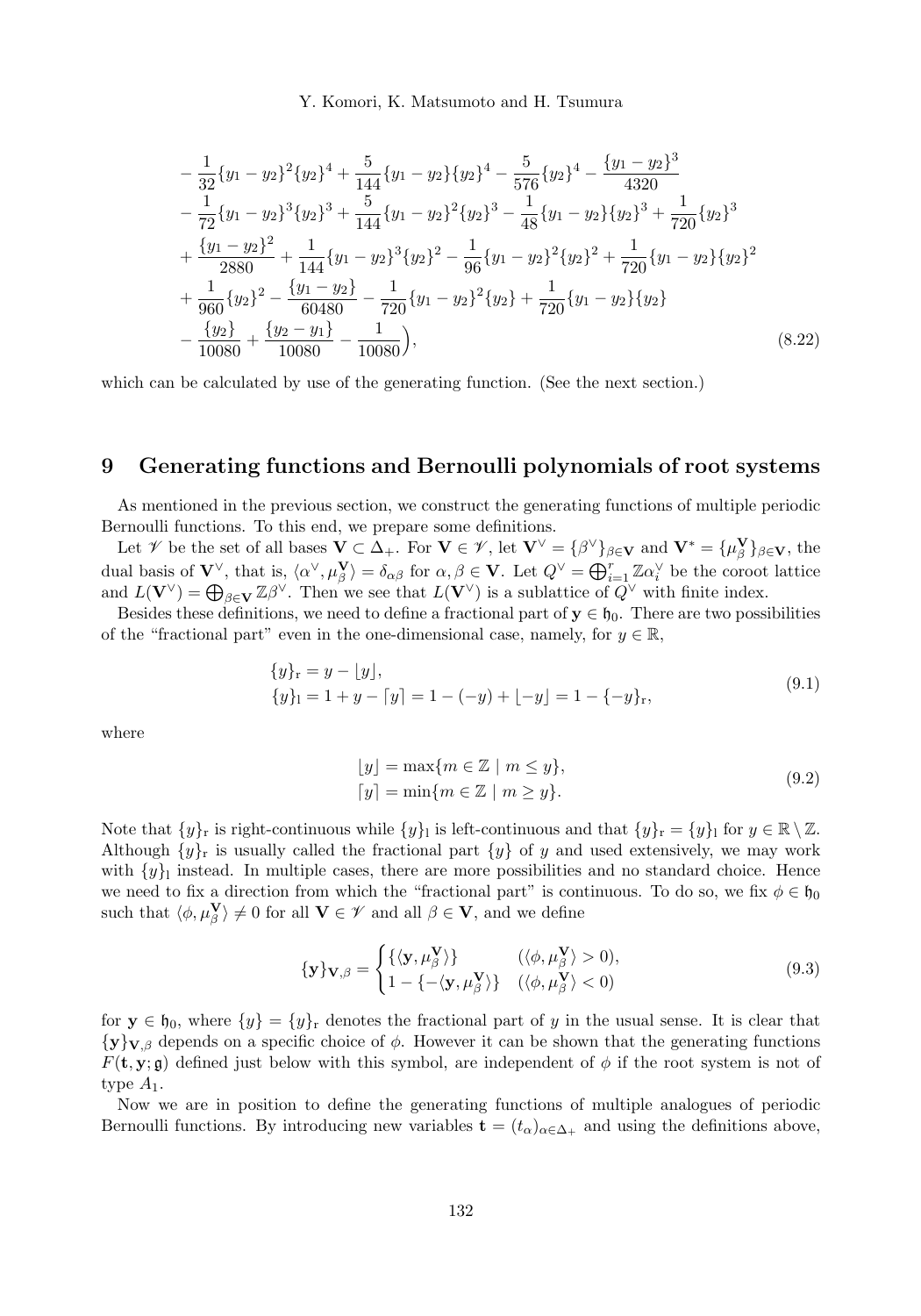we define

$$
F(\mathbf{t}, \mathbf{y}; \mathfrak{g}) = \sum_{\mathbf{V} \in \mathcal{V}} \Biggl( \prod_{\gamma \in \Delta_+ \setminus \mathbf{V}} \frac{t_\gamma}{t_\gamma - \sum_{\beta \in \mathbf{V}} t_\beta \langle \gamma^\vee, \mu_\beta^\mathbf{V} \rangle} \Biggr) \times \frac{1}{|Q^\vee/L(\mathbf{V}^\vee)|} \sum_{q \in Q^\vee/L(\mathbf{V}^\vee)} \Biggl( \prod_{\beta \in \mathbf{V}} \frac{t_\beta \exp(t_\beta \{\mathbf{y} + q\} \mathbf{v}_{,\beta})}{e^{t_\beta} - 1} \Biggr).
$$
\n(9.4)

It seems that  $F(\mathbf{t}, \mathbf{y}; \mathfrak{g})$  has a singularity at the origin with respect to **t**. However,  $F(\mathbf{t}, \mathbf{y}; \mathfrak{g})$  is indeed holomorphic in the neighborhood of the origin. (In fact, this statement follows from its construction. See [14].) Hence this function is expanded as

$$
F(\mathbf{t}, \mathbf{y}; \mathfrak{g}) = \sum_{\mathbf{k} \in \mathbb{N}_0^n} P(\mathbf{k}, \mathbf{y}; \mathfrak{g}) \prod_{\alpha \in \Delta_+} \frac{t_\alpha^{k_\alpha}}{k_\alpha!},
$$
\n(9.5)

by which we define the *periodic Bernoulli function*  $P(\mathbf{k}, \mathbf{y}; \mathfrak{g})$  of type  $\mathfrak{g}$ .

**Example 9.1.** With the same notation as in Example 8.1, we put  $\mathbf{t} = (t)$ . Then we have  $\mathcal{V} = \{V\}$ with

$$
\mathbf{V}^{\vee} = \{ \alpha^{\vee} \}, \qquad \mathbf{V}^* = \{ \lambda \}. \tag{9.6}
$$

We choose  $\phi = \alpha^{\vee}$ , so that  $\langle \phi, \lambda \rangle = 1 > 0$  and

$$
\{\mathbf{y}\}_{\mathbf{V},\alpha} = \{\langle \mathbf{y}, \lambda \rangle\} = \{y\}.
$$
\n(9.7)

Therefore we obtain

$$
F(\mathbf{t}, \mathbf{y}; A_1) = \frac{te^{t\{y\}}}{e^t - 1} = \sum_{k=0}^{\infty} P(k, y; A_1) \frac{t^k}{k!},
$$
\n(9.8)

where  $P(k, y; A_1) = B_k({y}).$ 

Here we observe what will happen if we choose  $\phi = -\alpha^{\vee}$ . Then (9.7) is replaced by

$$
\{y\}_{V,\alpha} = 1 - \{-\langle y,\lambda \rangle\} = 1 - \{-y\}
$$
\n(9.9)

and the resulting periodic Bernoulli functions are

$$
P(k, y; A_1) = B_k(1 - \{-y\}) = B_k(\{y\}),\tag{9.10}
$$

due to the property  $B_k(0) = B_k(1)$  if  $k \neq 1$ , which coincide with those of (9.8) if  $k \neq 1$ . Hence the replacement (9.9) only affects the definition of  $P(1, y; A_1)$ . In the case of the root systems other than  $A_1$ , this phenomenon does not happen. Namely,  $P(\mathbf{k}, \mathbf{y}; X_r)$  does not depend on  $\phi$  if  $X_r \neq A_1$ .

**Example 9.2.** We treat the  $A_2$  case. As in Example 8.2, we put  $\mathbf{t} = (t_{\alpha_1}, t_{\alpha_2}, t_{\alpha_1+\alpha_2}) = (t_1, t_2, t_3)$ and set  $y = y_1 \alpha_1^{\vee} + y_2 \alpha_2^{\vee}$ . Fix  $\phi = \alpha_1^{\vee} + \varepsilon \alpha_2^{\vee}$  with a sufficiently small  $\varepsilon > 0$ . Since  $\Delta_+^{\vee} =$  $\{\alpha_1^{\vee}, \alpha_2^{\vee}, \alpha_1^{\vee} + \alpha_2^{\vee}\},$  we have  $\mathscr{V} = {\mathbf{V}_1, \mathbf{V}_2, \mathbf{V}_3}$ , where

$$
\mathbf{V}_1^{\vee} = \{\alpha_1^{\vee}, \alpha_2^{\vee}\}, \qquad \mathbf{V}_1^* = \{\lambda_1, \lambda_2\}, \tag{9.11a}
$$

$$
\mathbf{V}_{2}^{\vee} = \{\alpha_{1}^{\vee}, \alpha_{1}^{\vee} + \alpha_{2}^{\vee}\}, \qquad \mathbf{V}_{2}^{*} = \{\lambda_{1} - \lambda_{2}, \lambda_{2}\}, \tag{9.11b}
$$

$$
\mathbf{V}_3^{\vee} = \{ \alpha_2^{\vee}, \alpha_1^{\vee} + \alpha_2^{\vee} \}, \qquad \mathbf{V}_3^* = \{ \lambda_2 - \lambda_1, \lambda_1 \}. \tag{9.11c}
$$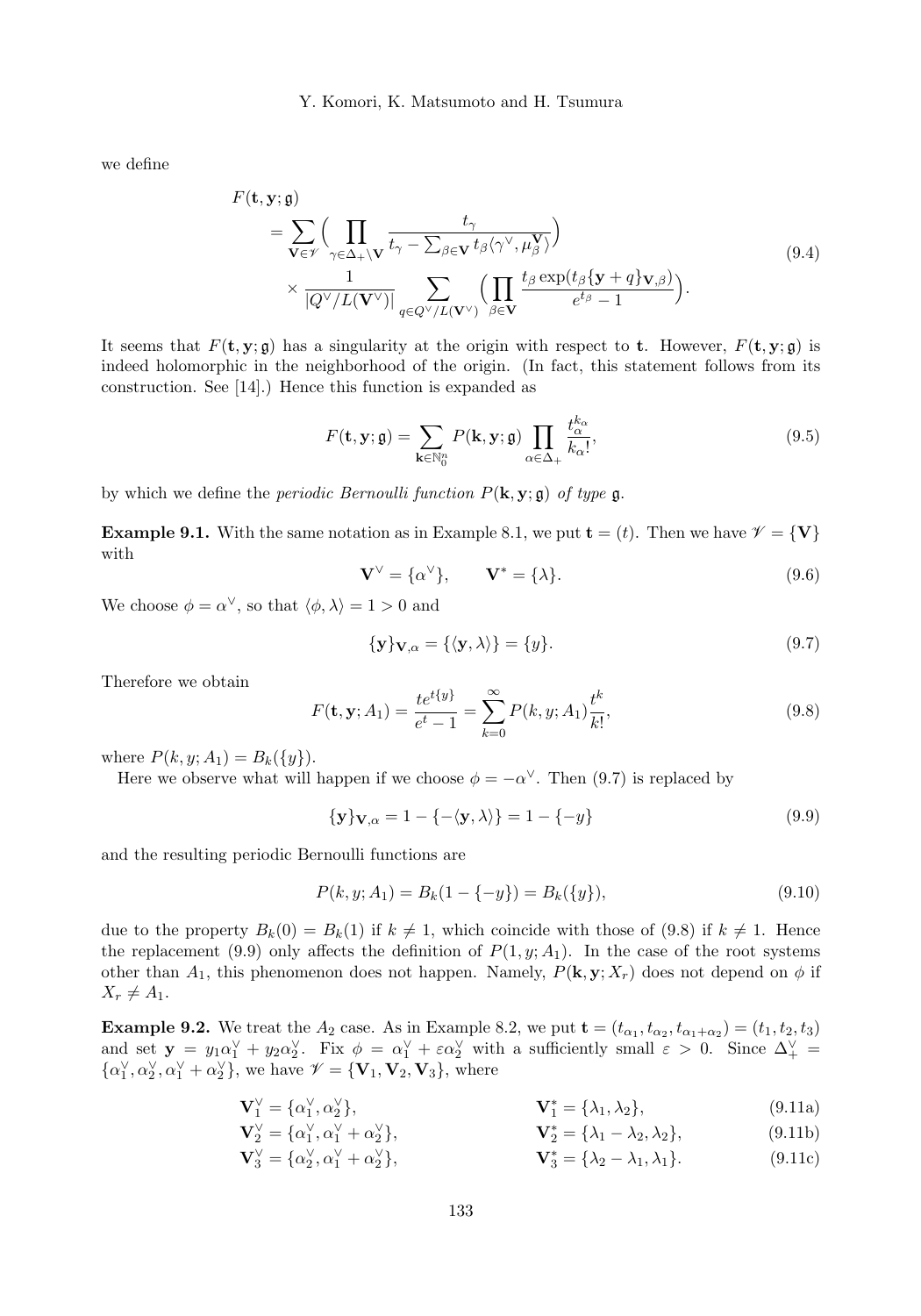Correspondingly we obtain

$$
F(\mathbf{t}, \mathbf{y}; A_2) = \frac{t_3}{t_3 - t_1 - t_2} \frac{t_1 e^{t_1 \{y_1\}}}{e^{t_1} - 1} \frac{t_2 e^{t_2 \{y_2\}}}{e^{t_2} - 1}
$$
(9.12a)

$$
+\frac{t_2}{t_2+t_1-t_3} \frac{t_1 e^{t_1 \{y_1-y_2\}}}{e^{t_1}-1} \frac{t_3 e^{t_3 \{y_2\}}}{e^{t_3}-1}
$$
(9.12b)

$$
+\frac{t_1}{t_1+t_2-t_3} \frac{t_2 e^{t_2(1-\{y_1-y_2\})}}{e^{t_2}-1} \frac{t_3 e^{t_3\{y_1\}}}{e^{t_3}-1}.
$$
\n(9.12c)

For example, we have

$$
P((2,2,2),(y_1,y_2);A_2) = \frac{1}{3780} + \frac{1}{90}(\{y_1\} - \{y_1 - y_2\} - \{y_2\})
$$
  
+ 
$$
\frac{1}{90}(-\{y_1\}^2 - 2\{y_1 - y_2\}\{y_1\} + \{y_1 - y_2\}^2 - \{y_2\}^2 + 2\{y_1 - y_2\}\{y_2\})
$$
  
+ 
$$
\frac{1}{18}(-\{y_1\}^3 + 3\{y_1 - y_2\}\{y_1\}^2 + 3\{y_2\}^3 + 3\{y_1 - y_2\}\{y_2\}^2)
$$
  
+ 
$$
\frac{1}{18}(\{y_1\}^4 - 2\{y_1 - y_2\}\{y_1\}^3 - 3\{y_1 - y_2\}^2\{y_1\}^2 - 5\{y_2\}^4 - 10\{y_1 - y_2\}\{y_2\}^3 - 3\{y_1 - y_2\}^2\{y_2\}^2)
$$
  
+ 
$$
\frac{1}{30}(\{y_1\}^5 - 5\{y_1 - y_2\}\{y_1\}^4 + 10\{y_1 - y_2\}^2\{y_1\}^3 + 5\{y_2\}^5 + 15\{y_1 - y_2\}\{y_2\}^4 + 10\{y_1 - y_2\}^2\{y_2\}^3)
$$
  
+ 
$$
\frac{1}{30}(-\{y_1\}^6 + 4\{y_1 - y_2\}\{y_1\}^5 - 5\{y_1 - y_2\}^2\{y_1\}^4 - \{y_2\}^6 - 4\{y_1 - y_2\}\{y_2\}^5 - 5\{y_1 - y_2\}^2\{y_2\}^4).
$$
\n(9.13)

In particular, by putting  $y_1 = y_2 = 0$ , we obtain

$$
P((2,2,2),0;A_2) = \frac{1}{3780},\tag{9.14}
$$

which implies (8.15).

From this example, we see that if we can remove the fractional parts symbolically in  $P((2, 2, 2), (y_1, y_2); A_2)$ , then it is indeed a polynomial in  $y_1$  and  $y_2$  and is of total degree 6. This fact holds in the case of any root system and is formulated as follows.

**Theorem 9.3** ([12, 14]). The function  $P(\mathbf{k}, \mathbf{y}; \mathfrak{g})$  is analytically continued to a polynomial function on the whole space  $\mathbb{C} \otimes \mathfrak{h}_0 \simeq \mathfrak{h}$  with its total degree at most  $|\mathbf{k}|$ .

We call the polynomials obtained in Theorem 9.3 Bernoulli polynomials of type  $\mathfrak{g}$ , which are multiple generalizations of classical Bernoulli polynomials.

# 10 L-functions of root systems

In the previous section, we obtained the explicit form of generating functions of multiple periodic Bernoulli functions of root systems. Here we apply them to the calculation of special values of L-functions of root systems.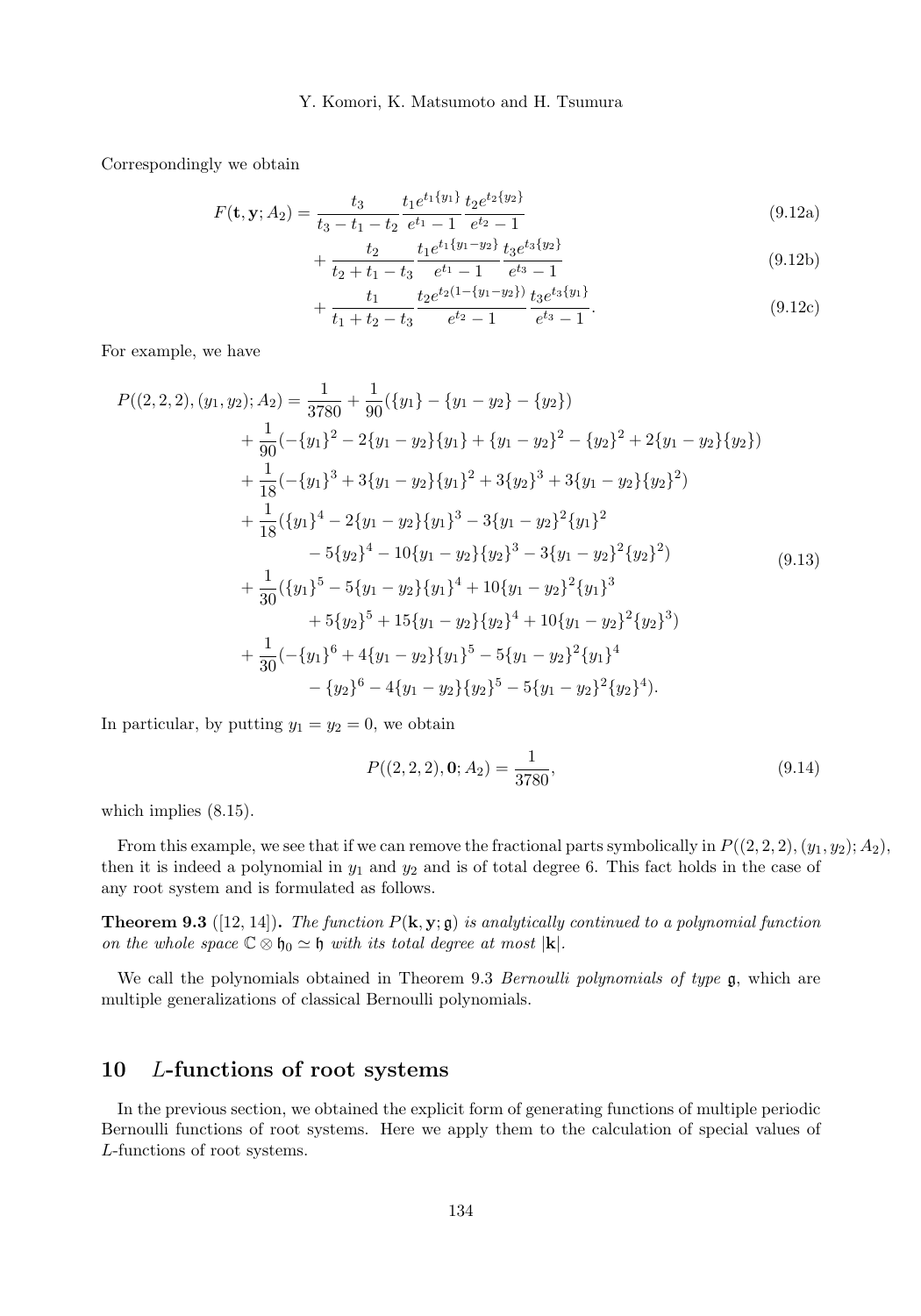For comparison, first we review some results about classical L-functions. For a primitive Dirichlet character  $\chi$  of conductor f,  $g(\chi)$  denotes the Gauss sum defined by

$$
g(\chi) = \sum_{m=0}^{f-1} \chi(m) e^{2\pi\sqrt{-1}m/f}.
$$
 (10.1)

The Dirichlet L-function associated with  $\chi$  is defined by

$$
L(s,\chi) = \sum_{n=1}^{\infty} \frac{\chi(n)}{n^s}.
$$
\n(10.2)

Then it is known that special values of the L-function are given in terms of Bernoulli polynomials by the following formula: For k satisfying  $(-1)^{-k}\chi(-1) = 1$ ,

$$
L(k,\chi)g(\overline{\chi}) = \frac{-1}{2} \frac{(2\pi\sqrt{-1})^k}{k!} \sum_{a=1}^f \overline{\chi}(a) B_k(a/f).
$$
 (10.3)

This formula can be rewritten in terms of the classical generalized Bernoulli numbers. Let  $B_{k,\chi}$  be the k-th classical generalized Bernoulli number given by

$$
B_{k,\chi} = f^{k-1} \sum_{a=1}^{f} \chi(a) B_k(a/f)
$$
 (10.4)

(see [31, Proposition 4.1], [8, p.10]), which is also given in terms of the generating function as

$$
\sum_{a=1}^{f} \frac{\chi(a) t e^{ta}}{e^{ft} - 1} = \sum_{k=0}^{\infty} B_{k,\chi} \frac{t^k}{k!}.
$$
\n(10.5)

Then we have the formula

$$
L(k,\chi) = \frac{(-1)^{k+1}}{2} \frac{(2\pi\sqrt{-1})^k}{k!f^k} g(\chi) B_{k,\overline{\chi}}
$$
(10.6)

(see [8, p.12]). It is also known that the following parity result holds for generalized Bernoulli numbers:

$$
B_{k,\chi} = 0\tag{10.7}
$$

if  $(-1)^{-k}\chi(-1) \neq 1$  and  $\chi$  is non-trivial.

In the following, we will observe how these classical results are generalized to the case of  $L$ functions of root systems.

Let  $\chi_{\alpha}$  be a Dirichlet character modulo  $f_{\alpha} \in \mathbb{N}$  for  $\alpha \in \Delta$  with  $\chi_{\alpha} = \chi_{-\alpha}$ . Set  $\chi = (\chi_{\alpha})_{\alpha \in \Delta}$ . We define an action of  $W$  on characters by

$$
(w\chi)_{\alpha} = \chi_{w^{-1}\alpha} \tag{10.8}
$$

and define the multiple L-function by

$$
L_r(\mathbf{s}, \chi; \mathfrak{g}) = \sum_{m_1=1}^{\infty} \cdots \sum_{m_r=1}^{\infty} \prod_{\alpha \in \Delta_+} \frac{\chi_{\alpha}(\langle \alpha^{\vee}, m_1 \lambda + \cdots + m_r \lambda_r \rangle)}{\langle \alpha^{\vee}, m_1 \lambda_1 + \cdots + m_r \lambda_r \rangle^{s_{\alpha}}}.
$$
(10.9)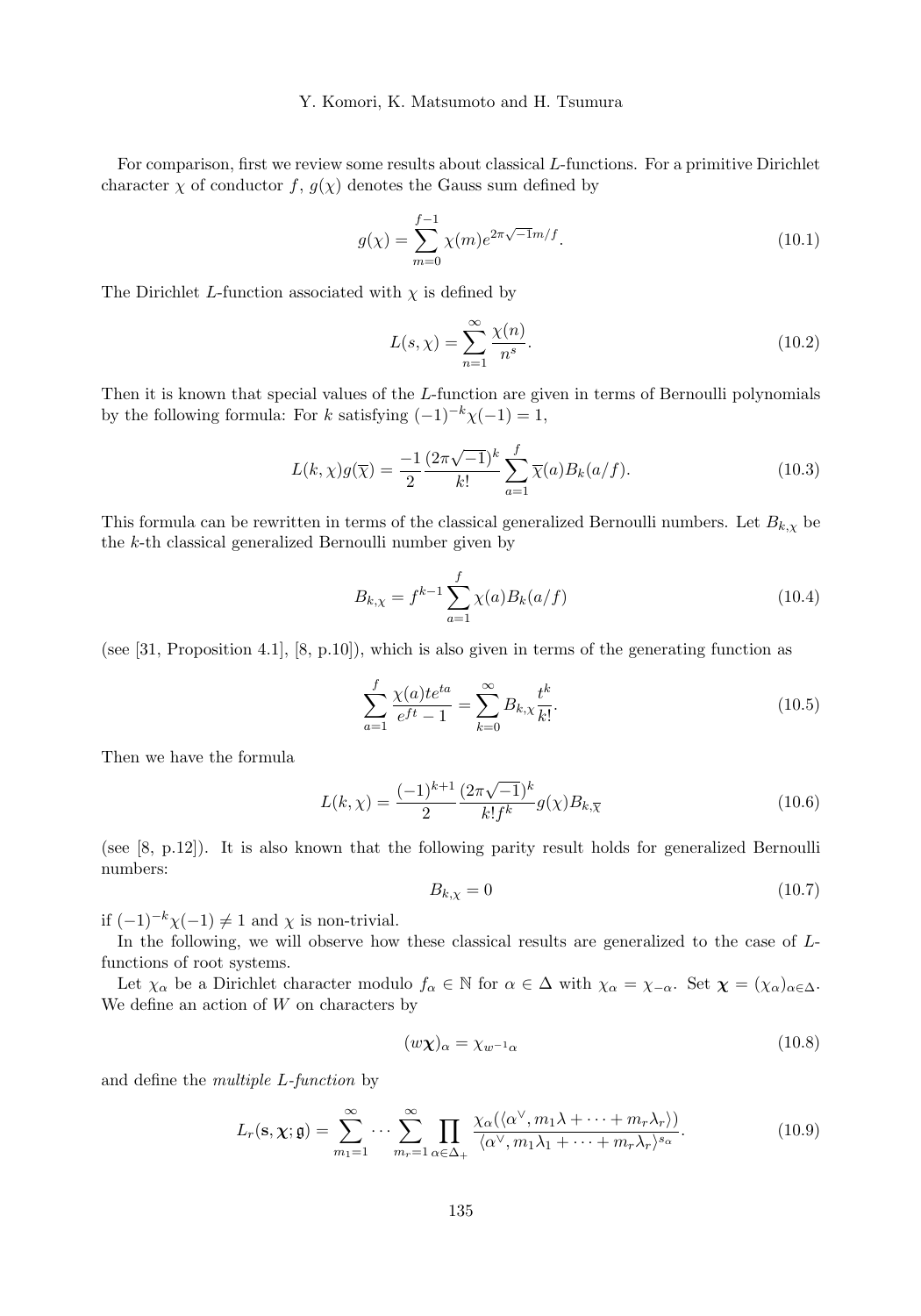It is possible to show that  $L_r(s, \chi; \mathfrak{g})$  can be continued meromorphically to the whole space  $([14])$ . In the case of multiple L-functions of Euler-Zagier type (that is, series of type  $(1.1)$  with Dirichlet characters), the meromorphic continuation and the location of possible singularities were already studied by Akiyama and Ishikawa [1].

Now we state a formula for the special value  $L_r(\mathbf{k}, \chi; \mathfrak{g})$  in terms of multiple periodic Bernoulli functions  $P(\mathbf{k}, \mathbf{y}; \mathbf{\mathfrak{g}})$ . Set

$$
c_{\alpha}(m) = \frac{1}{f_{\alpha}} \sum_{a_{\alpha}=1}^{f_{\alpha}} \chi_{\alpha}(a_{\alpha}) e^{-2\pi\sqrt{-1}a_{\alpha}m/f_{\alpha}}.
$$
 (10.10)

Then we have

$$
\chi_{\alpha}(m) = \sum_{a_{\alpha}=1}^{f_{\alpha}} c_{\alpha}(a_{\alpha}) e^{2\pi\sqrt{-1}a_{\alpha}m/f_{\alpha}}.
$$
\n(10.11)

Note that if  $\chi_{\alpha}$  is a primitive character of conductor  $f_{\alpha}$ , we have

$$
c_{\alpha}(m) = \frac{\overline{\chi_{\alpha}}(m)}{g(\overline{\chi_{\alpha}})},
$$
\n(10.12)

so that

$$
\chi_{\alpha}(m)g(\overline{\chi_{\alpha}}) = \sum_{a_{\alpha}=1}^{f_{\alpha}} \overline{\chi_{\alpha}}(a_{\alpha})e^{2\pi\sqrt{-1}a_{\alpha}m/f_{\alpha}}.
$$
\n(10.13)

For  $\mathbf{a} = (a_{\alpha})_{\alpha \in \Delta_+} \in \mathbb{Z}^n$  and  $\mathbf{f} = (f_{\alpha})_{\alpha \in \Delta_+} \in \mathbb{N}^n$ , let

$$
\mathbf{y}(\mathbf{a}; \mathbf{f}) = \sum_{\alpha \in \Delta_+} a_{\alpha} \alpha^{\vee} / f_{\alpha}.
$$
 (10.14)

Then we have the following result, which is regarded as a generalization of (10.3).

**Theorem 10.1** ([14]). Let  $k_{\alpha} \in \mathbb{Z}_{\geq 2}$  for  $\alpha \in \Delta_+$ , and assume

$$
k_{\alpha} = k_{\beta}, \quad \chi_{\alpha} = \chi_{\beta} \qquad \text{if } \langle \alpha, \alpha \rangle = \langle \beta, \beta \rangle,
$$
  

$$
(-1)^{-k_{\alpha}} \chi_{\alpha}(-1) = 1.
$$
 (10.15)

Then we have

$$
L_r(\mathbf{k}, \chi; \mathfrak{g}) = \frac{(-1)^n}{|W|} \left( \prod_{\alpha \in \Delta_+} \frac{(2\pi\sqrt{-1})^{k_{\alpha}}}{k_{\alpha}!} \right) \sum_{\substack{a_{\alpha}=1 \\ \alpha \in \Delta_+}}^{f_{\alpha}} \left( \prod_{\alpha \in \Delta_+} c_{\alpha}(a_{\alpha}) \right) P(\mathbf{k}, \mathbf{y}(\mathbf{a}; \mathbf{f}); \mathfrak{g}), \tag{10.16}
$$

and in particular, if all  $\chi_{\alpha}$ 's are primitive,

$$
L_r(\mathbf{k}, \chi; \mathfrak{g}) \prod_{\alpha \in \Delta_+} g(\overline{\chi_{\alpha}})
$$
  
= 
$$
\frac{(-1)^n}{|W|} \left( \prod_{\alpha \in \Delta_+} \frac{(2\pi \sqrt{-1})^{k_{\alpha}}}{k_{\alpha}!} \right) \sum_{\substack{a_{\alpha} = 1 \\ \alpha \in \Delta_+}}^{f_{\alpha}} \left( \prod_{\alpha \in \Delta_+} \overline{\chi_{\alpha}}(a_{\alpha}) \right) P(\mathbf{k}, \mathbf{y}(\mathbf{a}; \mathbf{f}); \mathfrak{g}). \quad (10.17)
$$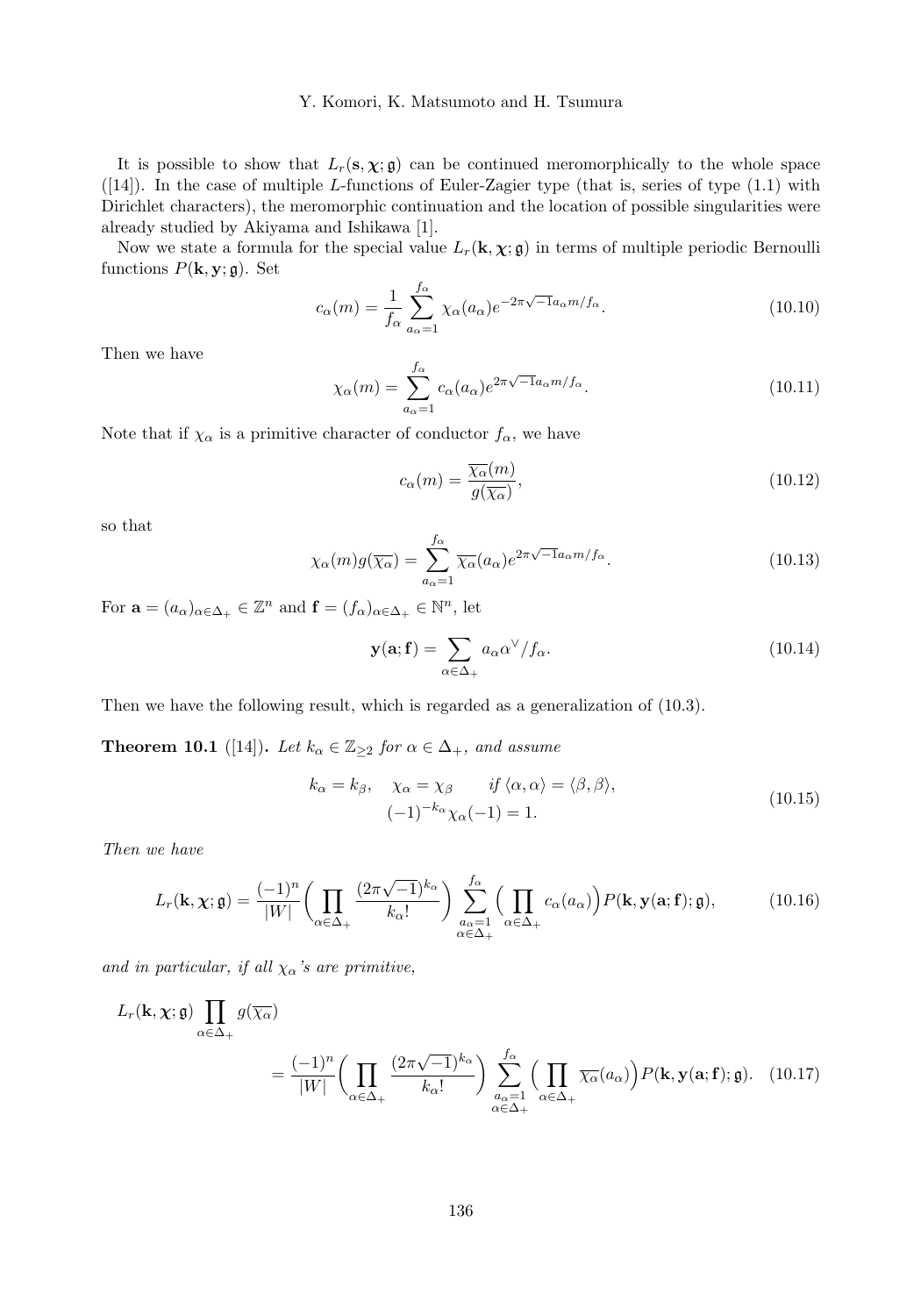We define the *generalized Bernoulli numbers*  $B_{\mathbf{k},\chi}(\mathfrak{g})$  of type  $\mathfrak{g}$ , by its generating function  $G(\mathbf{t}, \boldsymbol{\chi}; \mathfrak{g})$  as

$$
G(\mathbf{t}, \chi; \mathfrak{g}) = \sum_{\substack{a_{\alpha} = 1 \\ \alpha \in \Delta_{+}}}^{f_{\alpha}} \Big( \prod_{\alpha \in \Delta_{+}} \chi_{\alpha}(a_{\alpha}) / f_{\alpha} \Big) F(\mathbf{f} \mathbf{t}, \mathbf{y}(\mathbf{a}; \mathbf{f}); \mathfrak{g})
$$
  
= 
$$
\sum_{\mathbf{k} \in \mathbb{N}_{0}^{n}} B_{\mathbf{k}, \chi}(\mathfrak{g}) \prod_{\alpha \in \Delta_{+}} \frac{t_{\alpha}^{k_{\alpha}}}{k_{\alpha}!},
$$
 (10.18)

where  $\mathbf{f} \mathbf{t} = (f_{\alpha} t_{\alpha})_{\alpha \in \Delta_+}$ . Then we have a multiple generalization of (10.4).

**Theorem 10.2** ([14]). We have

$$
B_{\mathbf{k},\mathbf{\chi}}(\mathfrak{g}) = \Big(\prod_{\alpha \in \Delta_+} f_{\alpha}^{k_{\alpha}-1}\Big) \sum_{\substack{a_{\alpha}=1 \\ \alpha \in \Delta_+}}^{f_{\alpha}} \Big(\prod_{\alpha \in \Delta_+} \chi_{\alpha}(a_{\alpha})\Big) P(\mathbf{k},\mathbf{y}(\mathbf{a};\mathbf{f});\mathfrak{g}).
$$
 (10.19)

By combining Theorems 10.1, 10.2 and the formula

$$
\chi(-1)g(\chi)g(\overline{\chi}) = f \tag{10.20}
$$

for a primitive character  $\chi$  of conductor f, we immediately obtain the following theorem corresponding to (10.6).

**Theorem 10.3** ([14]). Assume (10.15) and that all  $\chi_{\alpha}$ 's are primitive. Then

$$
L_r(\mathbf{k}, \chi; \mathfrak{g}) = \frac{(-1)^{|\mathbf{k}|+n}}{|W|} \bigg( \prod_{\alpha \in \Delta_+} \frac{(2\pi\sqrt{-1})^{k_\alpha}}{k_\alpha! f_\alpha^{k_\alpha}} g(\chi_\alpha) \bigg) B_{\mathbf{k}, \overline{\chi}}(\mathfrak{g}). \tag{10.21}
$$

We give a sufficient condition for  $B_{k,\bar{\chi}}(\mathfrak{g})=0$  by use of the action of the Weyl group. For  $w \in W$ , we define

$$
(wG)(\mathbf{t}, \chi; \mathbf{g}) = G(w^{-1}\mathbf{t}, w^{-1}\chi; \mathbf{g}).
$$
\n(10.22)

**Theorem 10.4** ([14]). Assume that  $\mathfrak{g}$  is simple. Moreover assume that  $f_{\alpha} > 1$  if  $\mathfrak{g}$  is of type  $A_1$ . Then for  $w \in W$ ,

$$
(wG)(\mathbf{t}, \chi; \mathfrak{g}) = \Big( \prod_{\alpha \in \Delta_+ \cap w\Delta_-} \chi_{\alpha}(-1) \Big) G(\mathbf{t}, \chi; \mathfrak{g}),\tag{10.23}
$$

$$
B_{w^{-1}\mathbf{k},w^{-1}\mathbf{\chi}}(\mathfrak{g}) = \left(\prod_{\alpha \in \Delta_+\cap w\Delta_-} (-1)^{-k_{\alpha}} \chi_{\alpha}(-1)\right) B_{\mathbf{k},\mathbf{\chi}}(\mathfrak{g}).\tag{10.24}
$$

As a direct consequence of this theorem, we obtain a multiple analogue of the parity result  $(10.7).$ 

**Theorem 10.5** ([14]). Under the same assumptions as in Theorem 10.4, we have  $B_{\mathbf{k},\mathbf{x}}(\mathfrak{g})=0$  if there exists an element  $w \in W_{\mathbf k} \cap W_{\mathbf X}$  such that

$$
\prod_{\alpha \in \Delta_+ \cap w\Delta_-} (-1)^{-k_{\alpha}} \chi_{\alpha}(-1) \neq 1,
$$
\n(10.25)

where  $W_{\mathbf{k}}$  and  $W_{\mathbf{\chi}}$  are the stabilizers of  $\mathbf{k}$  and  $\mathbf{\chi}$  respectively.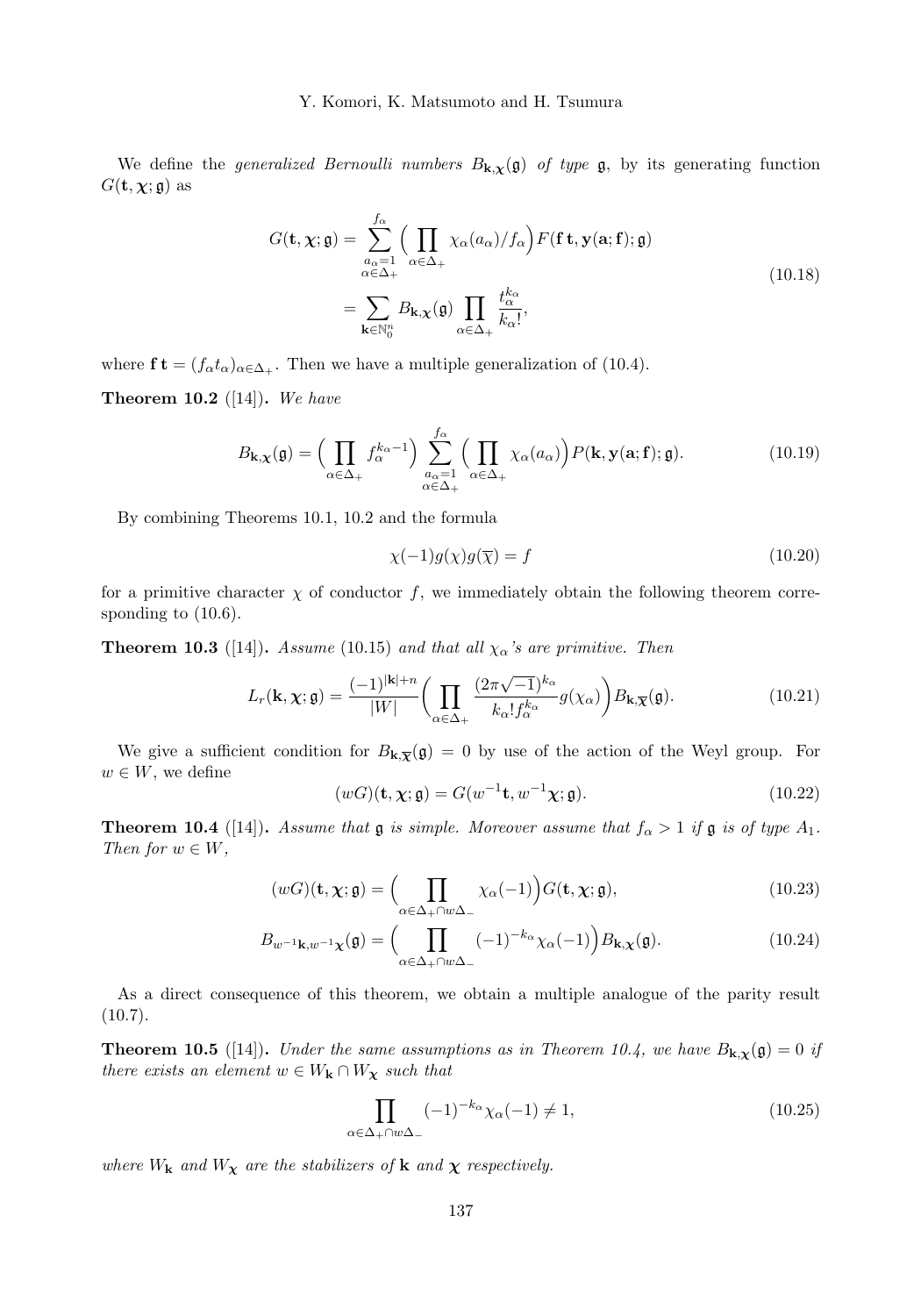The above theorems show that basic properties of classical L-functions and Bernoulli numbers (polynomials) can be successfully generalized in our framework.

**Example 10.6.** For the quadratic character  $\rho_5$  of conductor 5, namely  $\rho_5(1) = \rho_5(4) = 1$ ,  $\rho_5(2) =$  $\rho_5(3) = -1$ , we have

$$
L_2((2,2,2),(\rho_5,\rho_5,\rho_5);A_2) = \frac{(-1)^{6+3}}{6} \left(\frac{(2\pi i)^2}{2!5^2} \sqrt{5}\right)^3 \left(-\frac{28}{125}\right)
$$
  
= 
$$
-\frac{112\sqrt{5}}{1171875} \pi^6,
$$
 (10.26)

by Theorem 10.3. As seen in Example 8.10, we have  $\Delta_+ \cap \sigma_1 \Delta_- = {\alpha_1}$ . Furthermore,  $\rho_5(-1) = 1$ and  $(-1)^{k_{\alpha_1}} = -1$ . Hence by Theorem 10.5, we have

$$
B_{(3,2,2),(\rho_5,\rho_5,\rho_5)}(A_2) = 0. \tag{10.27}
$$

This can be directly checked by (8.22), Theorems 8.3 and 10.2.

As Corollary 8.4 follows from Theorem 8.3, we obtain Theorem 10.1 from an L-analogue of Theorem 8.3, which we omitted in this article. As generalizations of Theorem 8.3 and its Lanalogue, we can show certain functional relations which include those theorems as special cases. This is another important topic in our theory, but here we have no room for discussing this direction. For the details, see [12, 14, 15].

## References

- [1] S. Akiyama and H. Ishikawa, On analytic continuation of multiple L-functions and related zeta-functions, in "Analytic Number Theory", C. Jia and K. Matsumoto (eds.), Devel. in Math. 6, Kluwer Acad. Publ., 2002, pp.1-16.
- [2] N. Bourbaki, Groupes et Alg`ebres de Lie, Chapitres 4, 5 et 6, Hermann, Paris, 1968.
- [3] D. Essouabri, Singularités des séries de Dirichlet associées à des polynômes de plusieurs variables et applications à la théorie analytique des nombres, Thèse, Univ. Nancy I, 1995.
- [4] D. Essouabri, Singularités des séries de Dirichlet associées à des polynômes de plusieurs variables et applications an théorie analytique des nombres, Ann. Inst. Fourier  $47$  (1997), 429-483.
- [5] M. E. Hoffman, Multiple harmonic series, Pacific J. Math. 152 (1992), 275-290.
- [6] J. G. Huard, K. S. Williams and N.-Y. Zhang, On Tornheim's double series, Acta Arith. 75 (1996), 105-117.
- [7] J. E. Humphreys, Introduction to Lie Algebras and Representation Theory, Springer-Verlag, 1972.
- [8] K. Iwasawa, Lectures on p-adic L-functions, Ann. of Math. Studies 74, Princeton Univ. Press, 1972.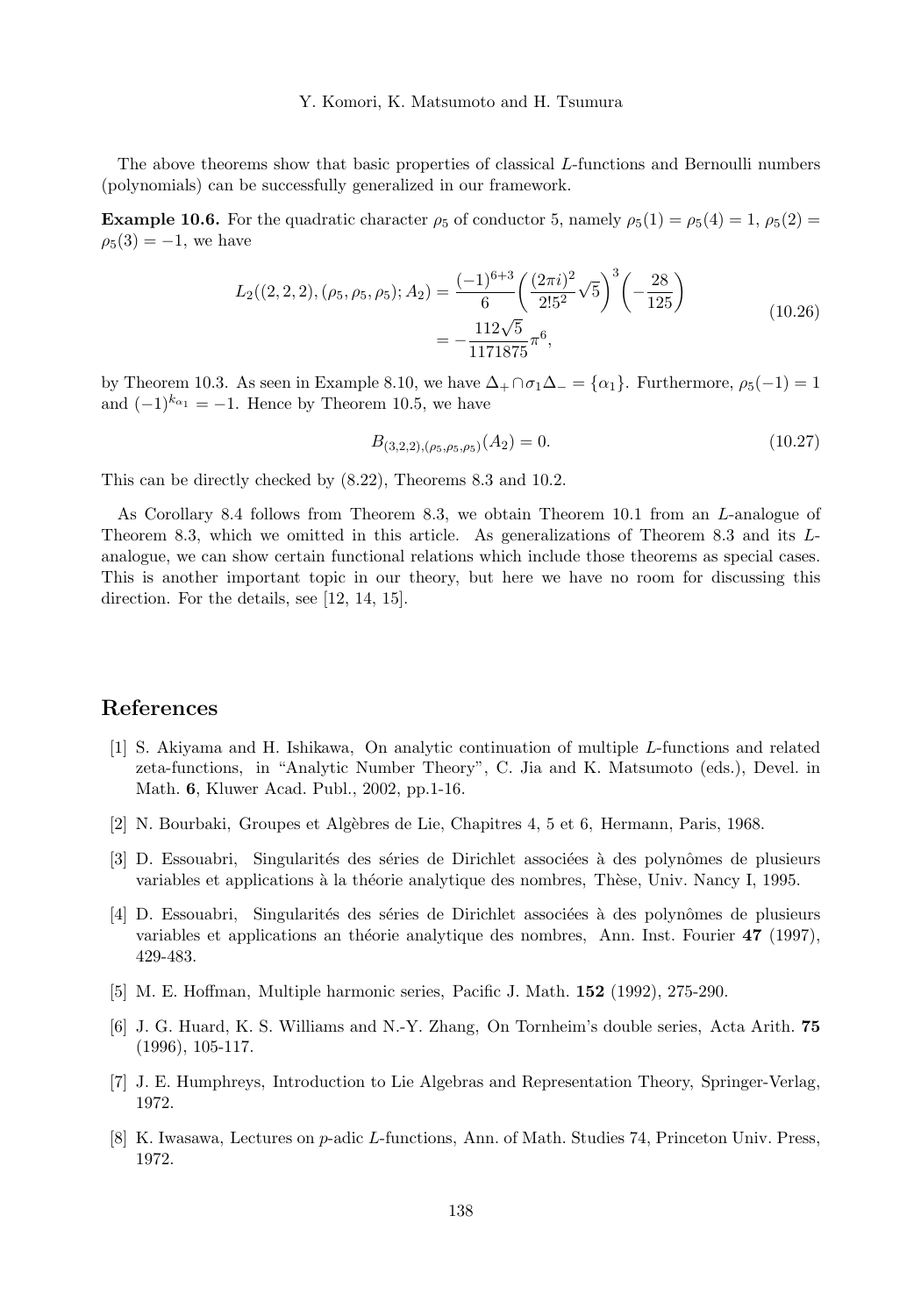- [9] Y. Komori, An integral representation of Mordell-Tornheim double zeta function and its values at non-positive integers, Ramanujan J. 17 (2008), 163-183.
- [10] Y. Komori, K. Matsumoto and H. Tsumura, Zeta-functions of root systems, in "The Conference on L-Functions", L. Weng and M. Kaneko (eds.), World Scientific, 2007, pp.115-140.
- [11] Y. Komori, K. Matsumoto and H. Tsumura, On Witten multiple zeta-functions associated with semisimple Lie algebras II, to appear in J. Math. Soc. Japan.
- [12] Y. Komori, K. Matsumoto and H. Tsumura, On Witten multiple zeta-functions associated with semisimple Lie algebras III, preprint, arXiv:math/0907.0955.
- [13] Y. Komori, K. Matsumoto and H. Tsumura, On Witten multiple zeta-functions associated with semisimple Lie algebras IV, preprint, arXiv:math/0907.0972.
- [14] Y. Komori, K. Matsumoto and H. Tsumura, On multiple Bernoulli polynomials and multiple L-functions of root systems, to appear in Proc. London Math. Soc.
- [15] Y. Komori, K. Matsumoto and H. Tsumura, Functional relations for zeta-functions of root systems, to appear in "Proceedings of the 5th China-Japan Seminar on number theory, Dreaming in dreams", T. Aoki, S. Kanemitsu and J. -Y. Liu (eds.), World Scientific.
- [16] K. Matsumoto, On the analytic continuation of various multiple zeta-functions, in "Number Theory for the Millennium II", M. A. Bennett et al. (eds.), A K Peters, 2002, pp. 417-440.
- [17] K. Matsumoto, On Mordell-Tornheim and other multiple zeta-functions, in "Proceedings of the Session in Analytic Number Theory and Diophantine Equations", D. R. Heath-Brown and B. Z. Moroz (eds.), Bonner Math. Schriften 360, Bonn, 2003, n.25, 17pp.
- [18] K. Matsumoto and H. Tsumura, On Witten multiple zeta-functions associated with semisimple Lie algebras I, Ann. Inst. Fourier 56 (2006), 1457-1504.
- [19] L. J. Mordell, On the evaluation of some multiple series, J. London Math. Soc. 33 (1958), 368-371.
- [20] H. Samelson, Notes on Lie Algebras, Universitext, Springer-Verlag, 1990.
- [21] M. V. Subbarao and R. Sitaramachandrarao, On some infinite series of L. J. Mordell and their analogues, Pacific J. Math. 119 (1985), 245-255.
- [22] A. Szenes, Iterated residues and multiple Bernoulli polynomials, Internat. Math. Res. Notices, 18 (1998), 937-958.
- [23] A. Szenes, Residue formula for rational trigonometric sums, Duke Math. J. 118 (2003) 189-228.
- [24] L. Tornheim, Harmonic double series, Amer. J. Math. 72 (1950), 303-314.
- [25] H. Tsumura, On some combinatorial relations for Tornheim's double series, Acta Arith. 105 (2002), 239-252.
- [26] H. Tsumura, Evaluation formulas for Tornheim's type of alternating double series, Math. Comput. 73 (2003), 251-258.